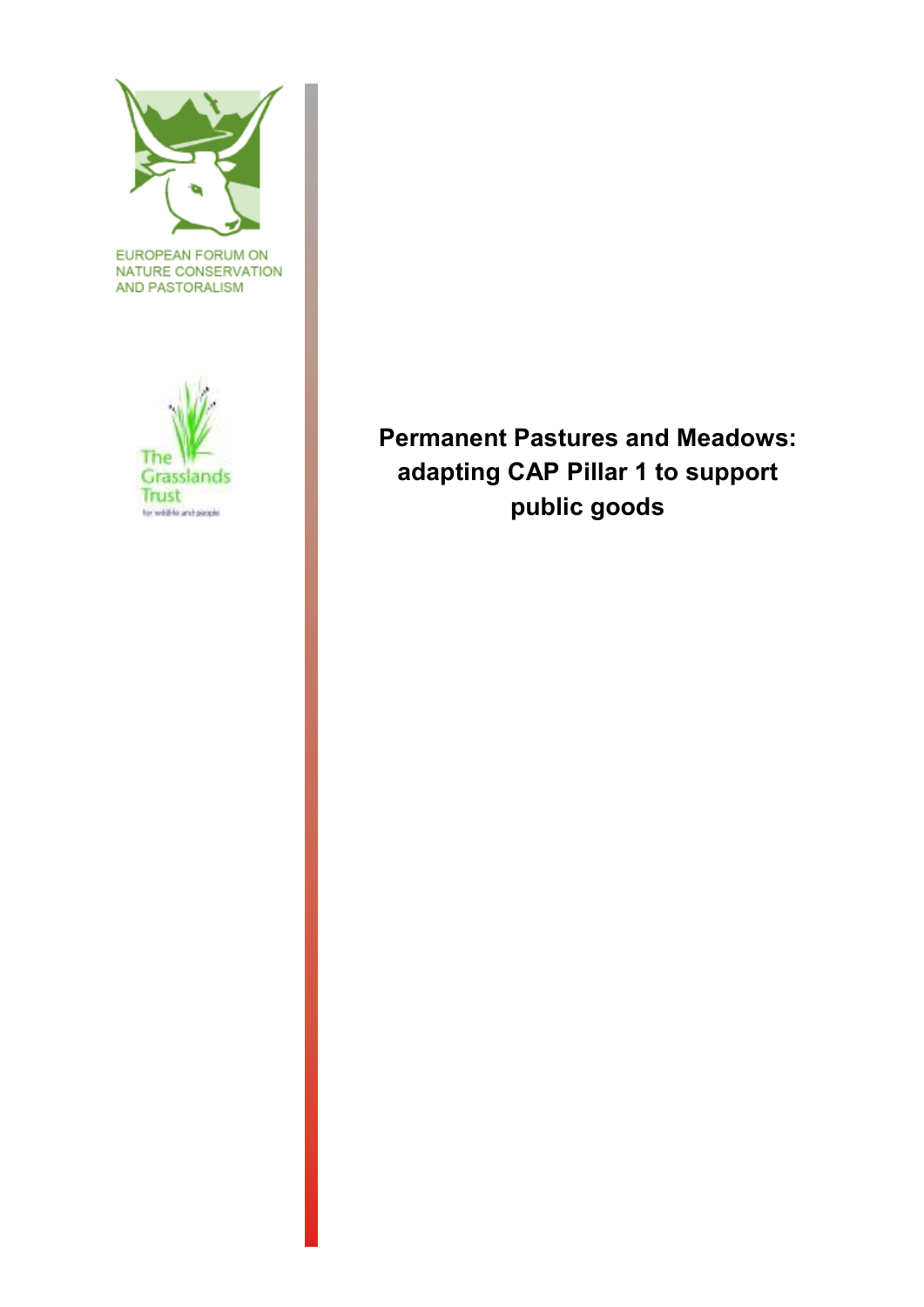**Authors:** Guy Beaufoy, Gwyn Jones, Yanka Kazakova, Patrick McGurn, Xavier Poux, Vyara Stefanova

**Acknowledgements:** Thanks for invaluable input to Marc Dimanche (France), Katrina Marsden (RSPB Scotland), Sofia Blom and Jörgen Wissman (Sweden), Aleksei Lotman, Pille Koorberg, Eike Lepmets and Iiri Selge (Estonia), Miles King (UK), James Moran (Ireland), Alvaro Picardo, Jesús Bachiller and Alfonso San Miguel (Spain)

**Sources and funding:** This report draws on six country case studies – Bulgaria, Estonia, France, Northern Ireland, Scotland and Sweden – produced by EFNCP with the help of national experts and supported by the Swedish Rural Development Network via the Swedish Society for Nature Conservation. These country reports can be obtained from policy@efncp.org

The present report was informed by a seminar organised in Brussels on 19<sup>th</sup> May 2011 with the support of the Swedish Society for Nature Conservation and The Grasslands Trust, and part-funded by DG ENV (European Commission). The seminar involved a range of government and non-government representatives http://www.efncp.org/events/seminars-others/permanent-pastures-brussels

Views expressed in this report do not necessarily reflect those of the European Commission (EC), of SSNC or of the Swedish Rural Development Network.

For more information on this report and other work of the **European Forum on Nature Conservation and Pastoralism** (EFNCP), please contact policy@efncp.org

EFNCP brings together ecologists, nature conservationists, farmers and policy makers. This non-profit network exists to increase understanding of the high nature conservation and cultural value of certain farming systems and to inform work on their maintenance.

EFNCP is a Company Limited by Guarantee registered in England and Wales No 3150755. Registered office:

97 Oakwell Court Hamsterley Vale **Derwentside** County Durham England NE17 7BE

With funding from DG Environment and SSNC





Swedish Society for Nature Conservation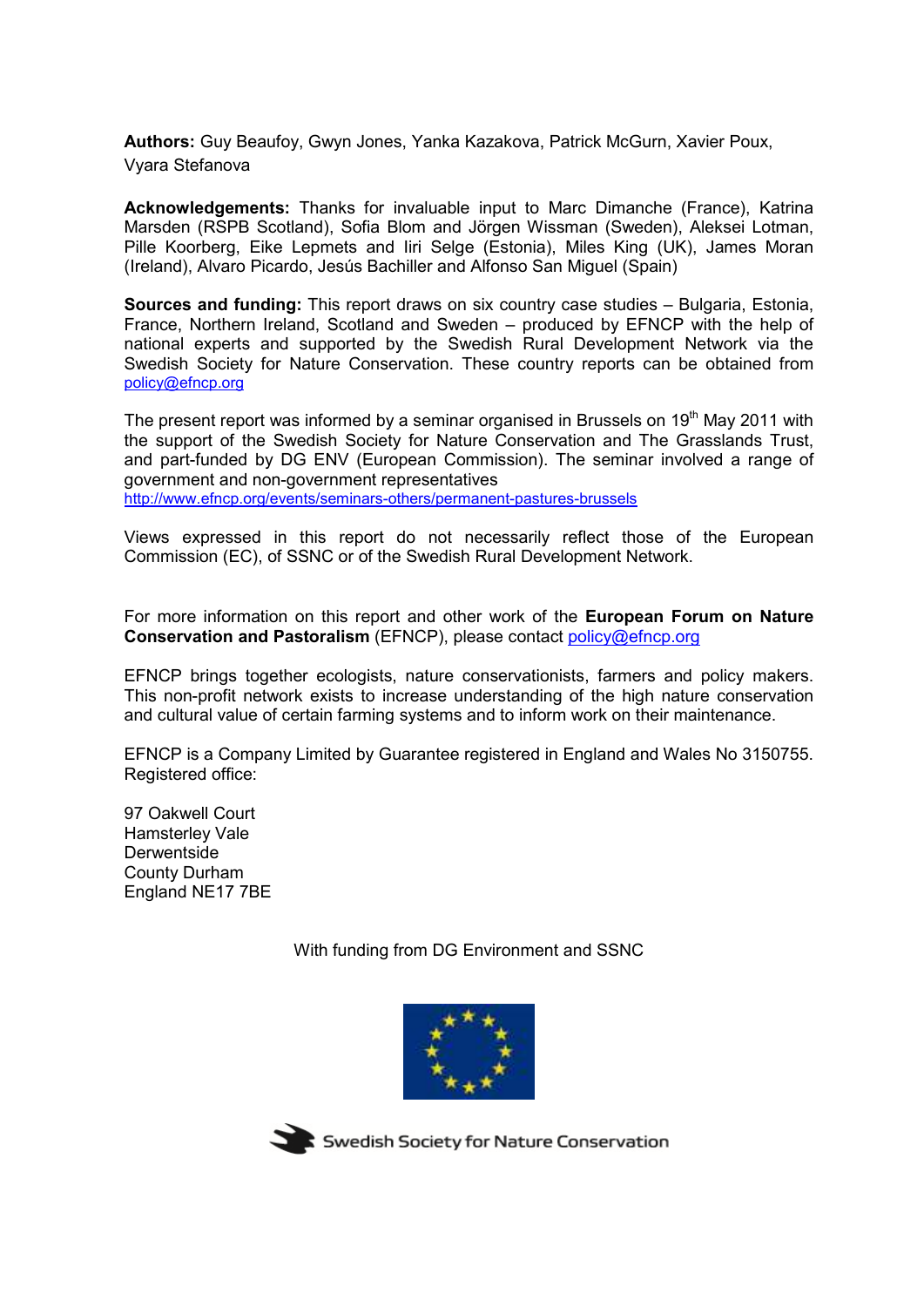# **TABLE OF CONTENTS**

| 1              |                                                                         |
|----------------|-------------------------------------------------------------------------|
| 1.1            |                                                                         |
| $\overline{2}$ |                                                                         |
| 3              |                                                                         |
| 4              |                                                                         |
| 5              | GAEC minimum maintenance and preventing encroachment of                 |
| 6              | Rules preventing decline of the extent of permanent pasture, and future |
| $\overline{7}$ |                                                                         |
| 8              |                                                                         |
| 9              |                                                                         |
| 10             |                                                                         |

# **Page**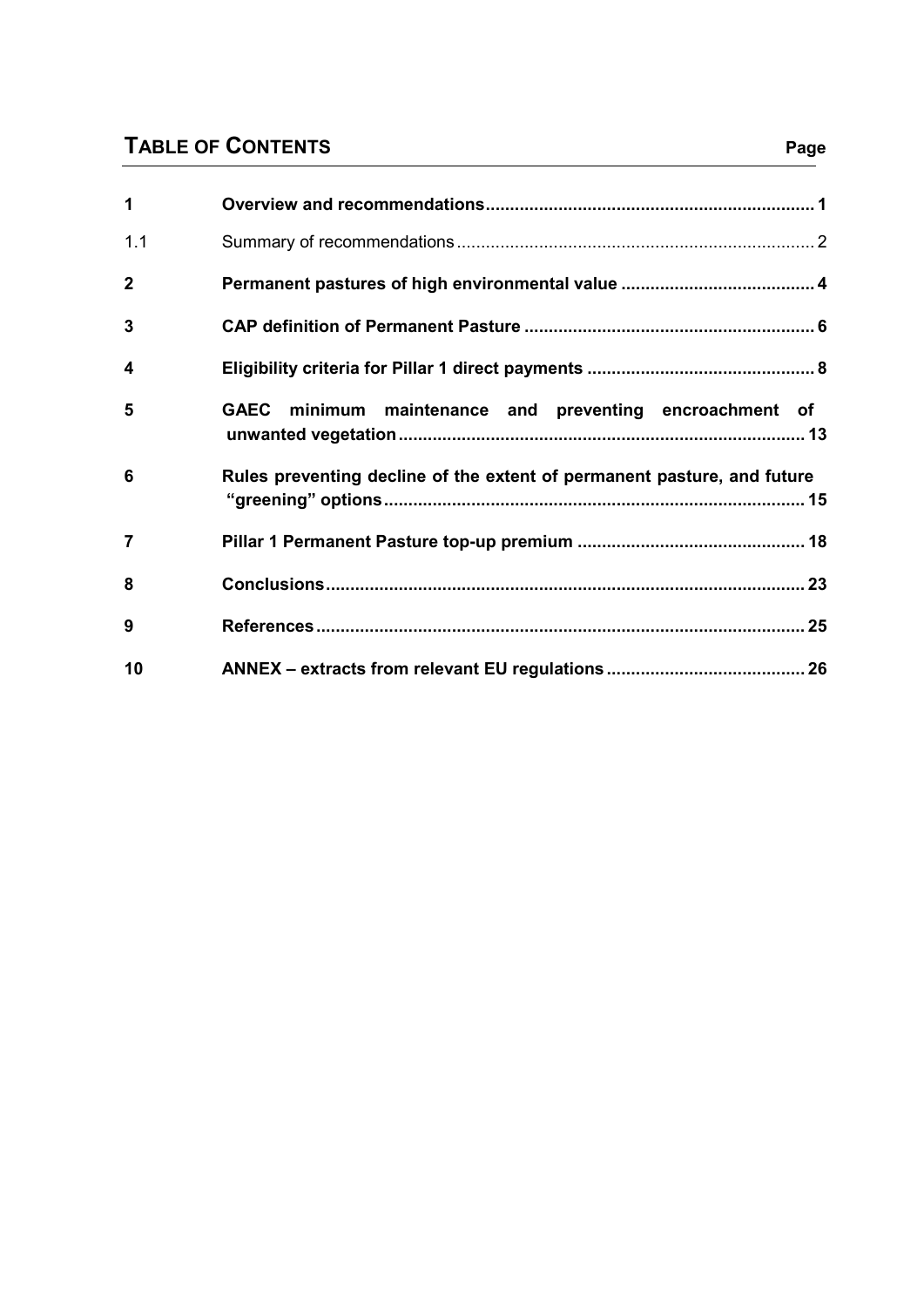# **1 Overview and recommendations**

There is a broad consensus that one of the overall aims of CAP Pillar 1 is to maintain farmland in active use and in good agricultural and environmental condition across the EU. A key reason for doing this is to ensure the on-going provision of goods produced by farming that are not rewarded by the market, particularly environmental public goods.

Some types of farmland are far richer in environmental public goods than other types, and permanent pasture<sup>1</sup> in particular has been highlighted by the Commission for its positive environmental effects. In 2003 special Pillar 1 instruments were introduced in an attempt to safeguard these positive effects, under the  $GAEC<sup>2</sup>$  mechanism. This report explains that these permanent pasture instruments have fundamental flaws that make them ineffective.

The transition of Pillar 1 from production support to area payments has increased the threat of abandonment of more marginal pastures (generally of high public goods value). At the same time, the EU's complex eligibility rules for Pillar 1 payments are having perverse effects on the ground to the detriment of these same pastures and their associated landscape features. Farmers using such land are finding themselves penalised as a result of poorly-conceived rules and their interpretation by national and EU authorities, thus increasing the abandonment pressure. Several million hectares of this farmland are excluded from Pillar 1 support entirely. Examples are provided in this report.

When support was paid per head of livestock, there was no question of an active farmer not receiving CAP support because his pastures had the wrong type of vegetation, or because his hedges were too thick. The farmer and his stock could and did receive support while using any legally available grazing land (in some cases this led to over-grazing). Noone questioned whether landscape features which his ancestors had created and which he maintained to control his stock or give them shelter were part of his farming system.

Now, decisions need to be taken about what land is eligible to claim support. Clearly delimitations and rules are needed, and should be implemented on the ground in such a way that public funds are used efficiently and in accordance with agreed policy aims. Land that is not being used or managed for farming should not be eligible for payments. But how this is determined is of crucial importance, and the current approach is in clear conflict with real farming conditions on permanent pastures, in all their European diversity.

The current CAP reform presents an opportunity for moving from historic entitlements to a new system of regionalised area payments based on criteria in tune with present-day policy aims. This change has potentially positive features, and in principle should contribute to maintaining farming activity across the EU territory, to the benefit of environmental public goods. The Commission will also propose new "greening" mechanisms in Pillar 1, including specific measures for permanent pastures.

 $\overline{a}$ 

 $<sup>1</sup>$  The term "permanent pastures" is used in this paper to include permanent meadows, as is the case under</sup> CAP rules.

 $2$  Good Agricultural and Environmental Condition – Reg 73/2009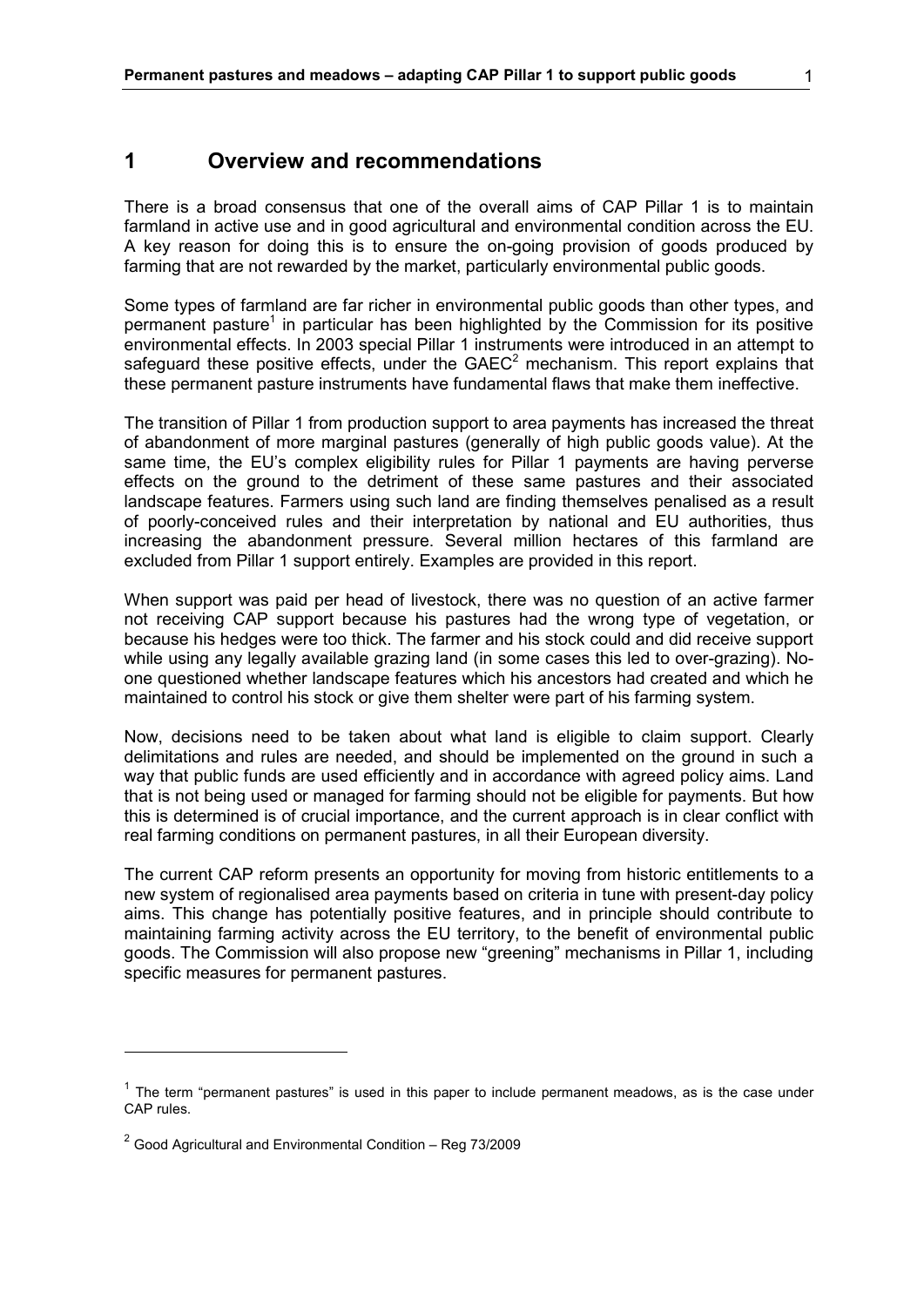But these changes are in danger of producing no significant benefits, and potentially creating even more problems, if the fundamental flaws built into the existing policies are carried over into the new CAP. Changes are needed urgently if the CAP is to deliver positive environmental outcomes for permanent pastures, and before yet another layer of new rules and bureaucracy is added to the existing problems.

The starting point must be to clarify what are permanent pastures, what are their positive environmental effects, and what needs to be done to maintain these effects. The EU has an extremely rich diversity of permanent pasture types, with a range of very different circumstances and environmental values. Very broadly, permanent pastures as currently defined by the CAP $3$  can be divided into three types:

- Intensively managed, frequently reseeded (e.g. every 1-5 years), heavily fertilised grassland, including forage crops such as lucerne. These permanent pastures are of low environmental value, comparable with temporary grassland. It is surprising to find them included in the EU definition of permanent pasture. There may be some tendency to replace this grassland with crops such as maize in some situations.
- Medium intensity management, reseeded on longer cycles (e.g. approximately 10 years or more), fertilisation low to medium. Typically this would be considered "semi-improved" pasture. These pastures can be of some environmental value for biodiversity, carbon storage and landscape, depending very much on the specific farming system, practices and local context. Tendencies are towards intensification on better soils (more frequent reseeding and fertilisation, conversion to maize), locally some extensification, or afforestation on poorer soils.
- Low-intensity management, not reseeded, not ploughed, not fertilised except for some manure on hay meadows. Broadly these are semi-natural permanent pastures. They cover large areas of marginal farmland. Some types are dominated by shrubs and/or trees as part of the forage resource. Environmental values (biodiversity, carbon storage, landscape, water catchment, fire resistance) are high or very high depending on vegetation type, specific practices and local context. Tendencies are towards abandonment and afforestation of most marginal pastures, with some local intensification on better soils (especially hay meadows).

The tendencies affecting these different types of permanent pasture vary considerably. It is significant that the CAP mechanism introduced in 2003 to maintain permanent pasture was in order to prevent "a massive conversion to arable land". Yet this is not the main threat to the permanent pastures of highest environmental value – the main threats are grassland intensification (ploughing, reseeding, fertilisation) and, increasingly, abandonment. It is essential to get the diagnosis and objectives right at the outset.

Given the great differences in environmental values and threats across different types of permanent pasture, a "one size fits all" approach through mechanisms such as GAEC and Pillar 1 "greening" does not make sense. A differentiated approach is likely to be far more effective, using different instruments to pursue appropriate objectives for the very different conditions of the main permanent pasture types.

 $\overline{a}$ 

<sup>3</sup> *Land used to grow grasses or other herbaceous forage naturally (self-seeded) or through cultivation (sown) and that has not been included in the crop rotation of the holding for five years or longer* - Reg 796/2004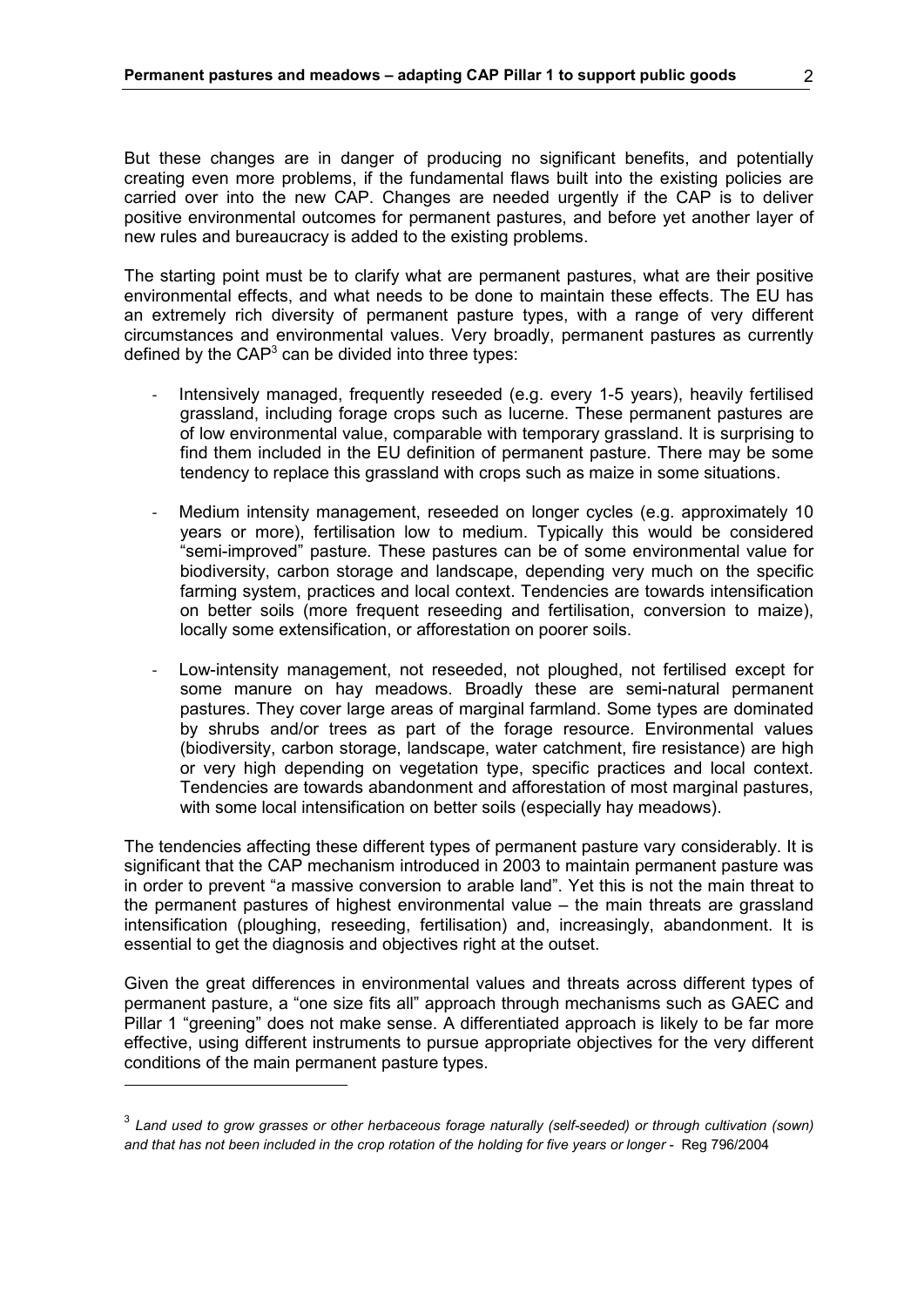Pastures that are reseeded every 1-5 years are currently included in the CAP definition of permanent pasture, but in reality they are far closer in character to temporary grasslands. The policy objective should be to reduce the environmental impacts of intensive practices on water, soil and climate through GAEC. In principle, these pastures could be incorporated into the "green agronomic package" approach being considered by the Commission for Pillar 1, as part of a diversified cropping pattern, ensuring soil cover etc. But they do not fit in a scheme to "protect" permanent pasture. A total ban on ploughing or reseeding these pastures would achieve no significant environmental benefits, while constituting a major restriction on farming. The extent of these pastures does not need to be controlled at EU or national levels, from an environmental perspective.

For permanent pastures that have been improved for agricultural production and are reseeded on long intervals of ten years or so, the environmental objective should be to maintain their extent and to discourage intensification. A total ban on ploughing and reseeding probably is not appropriate, but a simple premium payment could be used to encourage low-intensity management and to reduce the frequency of ploughing and reseeding. This should bring significant benefits for biodiversity and carbon storage.

For permanent pasture of highest environmental value (broadly semi-natural, not ploughed or reseeded) the objective should be to maintain them in low-intensity farming use as an absolute environmental priority at the European scale, and often also with a social justification as they are found in more marginal areas. It is essential to ensure that these permanent pastures are fully included in mechanisms to prevent decline of permanent pastures throughout the EU, including direct payments. Currently this is not the case due to CAP rules, starting with definition of Permanent Pasture that includes only "herbaceous" forage, basically grass - pastures of shrubs and trees are not included. There is absolutely no agronomic justification for this, as shrubs and trees have been in active use for livestock forage by farmers for thousands of years and cover millions of hectares of EU farmland.

Given the increasing threat of abandonment, these CAP rules must be corrected and a premium payment or top-up should be made available for all these pastures.

This report discusses these issues in more detail and considers the ways in which current CAP rules and mechanisms affect permanent pastures, focusing particularly on those of most environmental value. At present, rules on CAP direct payments eligibility and GAEC are highly complex and sometimes contradictory. The changes we explore aim to make policy simpler and more coherent with the commitments to public goods, climate change and 2020 biodiversity targets.

The aim is to identify areas needing improvement and to propose possible solutions. For some issues the solutions appear relatively straightforward, others are more complex and require deeper investigation and consideration. The CAP instruments concerned include:

- CAP definition of Permanent Pasture
- Rules and guidance on eligibility for Pillar 1 direct payments
- GAEC mechanisms for controlling the extent of Permanent Pasture
- GAEC rules at holding level minimum maintenance and deterioration of habitats,
- including "encroachment of unwanted vegetation"
- New Pillar 1 "greening" options, including possible premium for Permanent Pasture under low-intensity management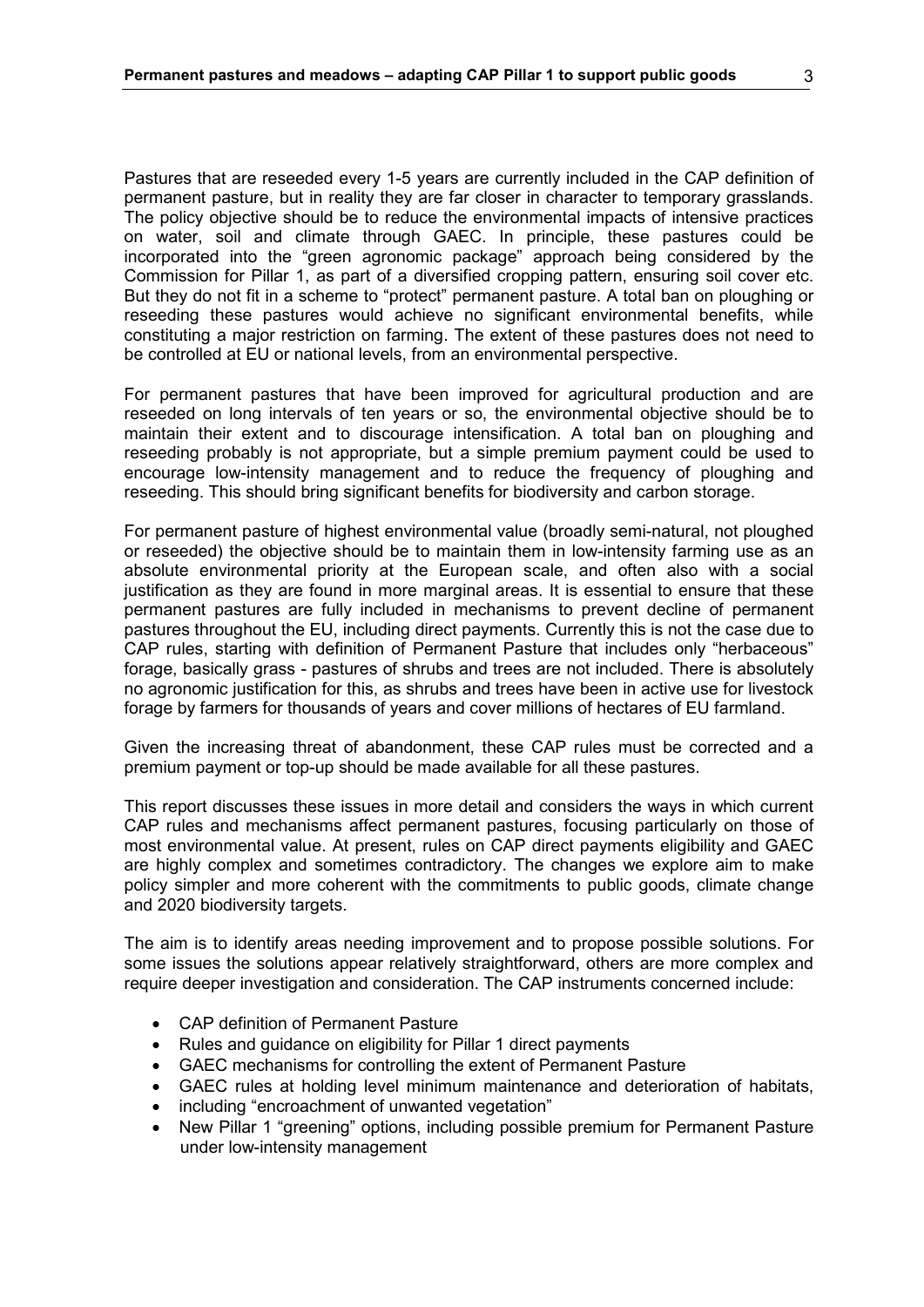#### **1.1 Summary of recommendations**

#### *CAP definition of Permanent Pasture*

The CAP permanent pasture definition must be adapted to modern policy objectives. This is essential as an increasing number of important policy mechanisms depend on the definition, and more are planned under current reforms - Pillar 1 greening, direct payment criteria.

The CAP definition of permanent pasture should be coherent with real farming conditions and the use made by farmers of all types of forage, including shrubs and trees, and should capture the range of permanent pasture types of most environmental value across the EU. Regularly ploughed and reseeded pastures should be excluded from the definition.

The CAP definition of permanent pasture should be adapted as follows **"land used to grow grasses or other herbaceous forage (self-seeded or sown) and that has not been included in the crop rotation of the holding** *ploughed or reseeded* **for 5 years or longer" [this is the current definition with words deleted and those in italics added]** 

#### *Rules and guidance on Pillar 1 eligibility criteria*

The type of vegetation that is farmed or the presence of certain types of vegetation or patches and features of a certain size should not *a priori* be criteria for inclusion or exclusion of land from CAP direct payments.

Rules and guidance at the EU level on direct payment eligibility should not include quantitative criteria on acceptable tree densities, size of shrub patches or width of hedges.

The primary eligibility criterion for CAP direct payments should be that land is subject to a minimum level of farming use and positive environmental management, defined by national authorities in a way that ensures maintenance of public goods. National authorities should design methods for checking that permanent pastures and their associated features are in use and under acceptable management.

If a farmer is complying with this management of the pastoral resource — whether herbaceous, ligneous or a combination — he should have the right to receive CAP support from Pillar 1 for all the land used, including landscape features.

EC Auditors should take full account of local farming and environmental conditions when interpreting eligibility rules and should give priority to achieving policy objectives and preventing perverse effects on the ground, such as abandonment or habitat clearance.

Land should be excluded from CAP support only if it is clearly and permanently out of farming use and is not being maintained for environmental benefit.

#### *GAEC requirements at the holding level*

GAEC requirements for minimum maintenance and non-deterioration of habitats should be defined in terms of management requirements (e.g. minimum grazing use), not in terms of the presence of particular types of vegetation.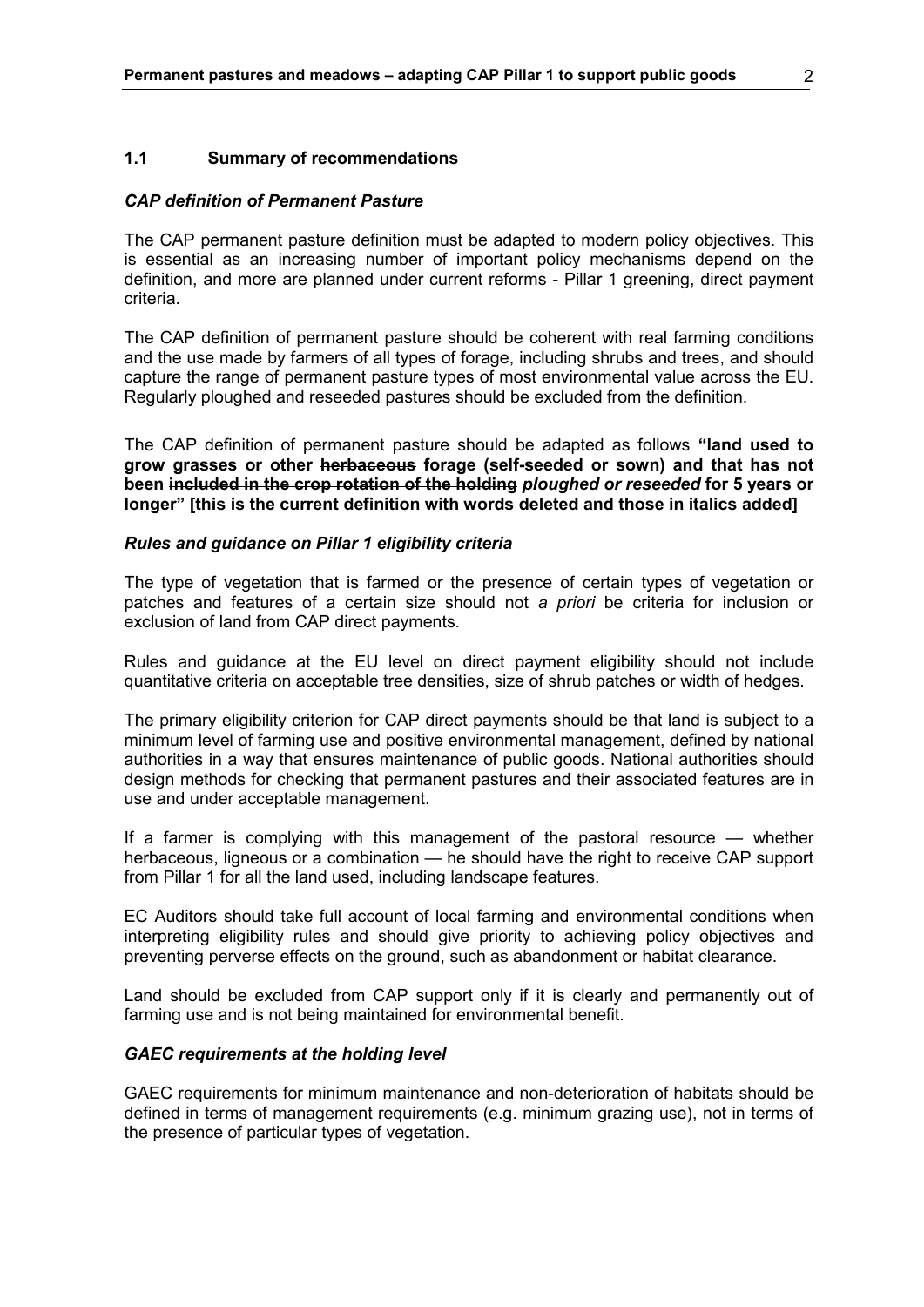Changes in vegetation over time may be used by authorities as indicators of insufficient management of farmland. In such cases a flexible approach to controls should be used, allowing farmers time to correct potential GAEC breaches by changing their management, rather than applying immediate penalties and/or exclusions of land from eligibility.

Where significant changes to existing farmland vegetation are desirable for environmental reasons, for example removal of shrubs, these changes normally should be incentivised through agri-environment payments.

#### *GAEC mechanism for controlling the extent permanent pasture*

To have any useful environmental effects, the scope of the mechanism must be changed, by altering the permanent pasture definition as proposed above. In this way, frequently reseeded grassland is excluded from the control (giving greater freedom to farm) while ligneous pastures of high environmental value are brought in.

Member States should report to the Commission the true extent of permanent pasture under the proposed definition, as shown by accurate landuse data, not only the extent registered by farmers to justify direct payment entitlements.

The aim of policy should be to maintain this total extent of permanent pasture, not only the ratio to all farmland as at present.

The control mechanism should be applied at regional or local level, rather than at Member State level (the latter can hide considerable shifts from extensive grassland of high environmental value to new grassland of lesser value).

#### *Greening Pillar 1 for permanent pasture*

Greening options for permanent pasture will make no sense if the permanent pasture definition is not changed, as proposed above.

Imposing new restrictions on permanent pastures that currently are regularly reseeded would be of minimal environmental benefit, while representing a major burden on farmers.

New restrictions are also inappropriate for permanent pastures under low-intensity use. The key need is for a greater level of incentive for continued low-intensity management of permanent pastures.

#### *Direct payment levels and top-up premia*

For land types that are of high public goods value and where these values depend on the maintenance of a minimum level of farming use, direct payments should be high enough to achieve this objective.

A Pillar 1 top-up is urgently required to achieve this sufficient level of support on permanent pasture under low-intensity use (not ploughed, reseeded or heavily fertilised).

This top-up should be introduced as the Pillar 1 greening measure for permanent pasture. It should be obligatory for Member States to implement, but optional for farmers to join. The top-up should be approximately 100 euros/hectare, depending on regional conditions. It should be paid on a degressive basis (higher payment for the first hectares of the farm).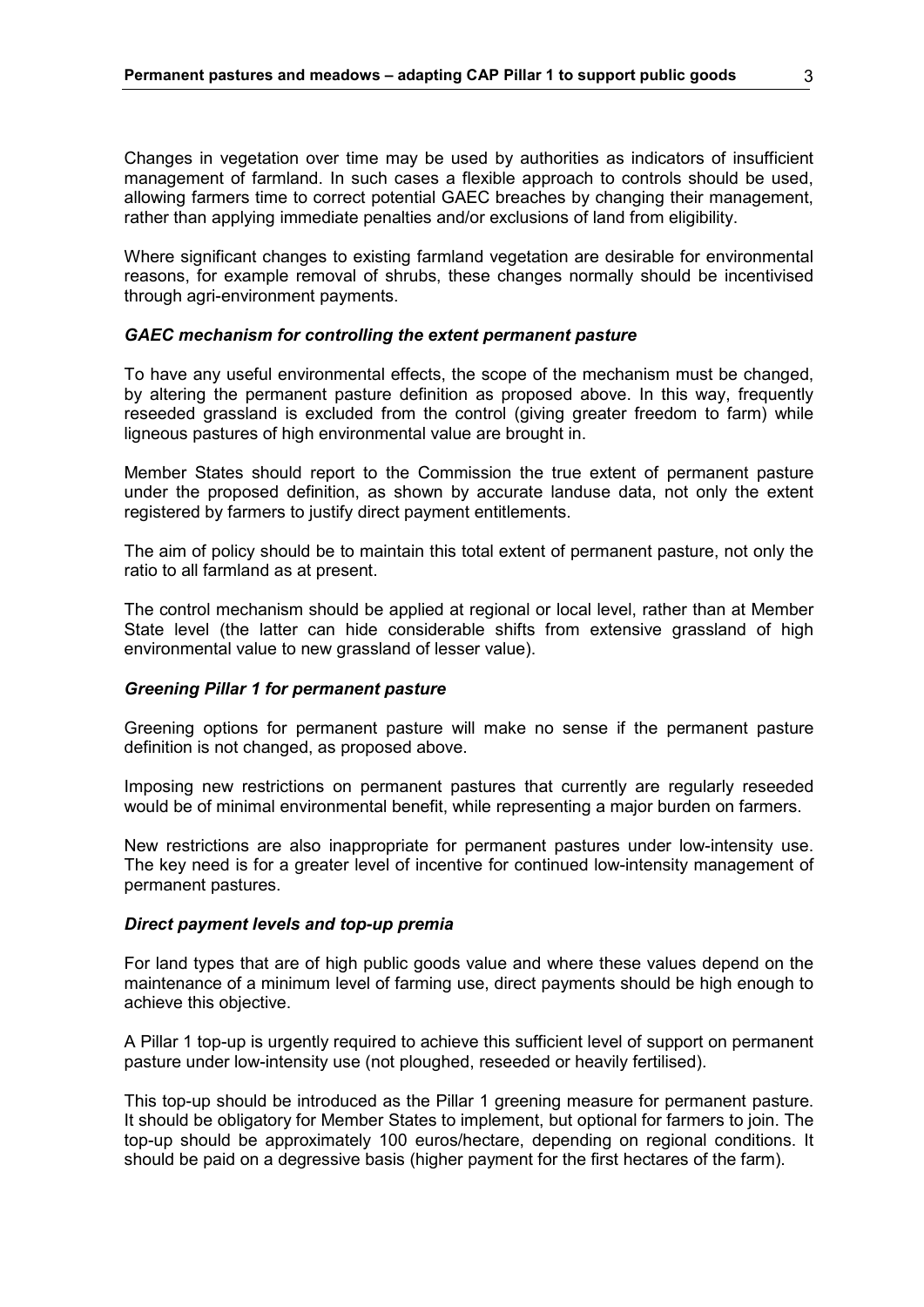## **2 Permanent pastures of high environmental value**

A significant part of Europe's permanent pastures are in a broadly "semi-natural" condition, meaning that they have not been recently reseeded or heavily fertilised. These seminatural permanent pastures are of exceptional biodiversity importance compared with intensively managed permanent pasture. They are also an extremely important carbon store. Reseeding and fertilisation result in more grass production, but cause biodiversity to be greatly reduced and carbon storage to be reversed.

Semi-natural permanent pastures are responsible for a major part of the environmental public goods produced by European farming, and in this sense they are fundamentally different from permanent pastures that are under more intensive agricultural use. A greener CAP focusing on public goods needs to recognise this difference, rather than putting intensively managed and semi-natural permanent pastures in the same "policy box".

Semi-natural permanent pastures include a mix of vegetation types. Some are largely herbaceous, while others are dominated by shrubs (e.g. heather moorland, Alvar). Tree cover is present on many types of permanent pasture, and in some cases is an integral part of the forage system, the leaves and fruits providing an important seasonal complement to herbaceous and shrub forage (e.g. dehesas, wooded meadows). Shrubs and trees have been an integral part of actively-farmed permanent pastures for centuries.

Semi-natural permanent pastures under active farming use cover many millions of hectares of EU farmland, often in more marginal farming situations. They are declining in some cases as a result of intensification (especially reseeding and heavy fertilisation of meadows) but increasingly due to abandonment. Although decoupling of CAP payments has had some environmental benefits in agriculture, it has also increased the abandonment threat for economically marginal farming types that have less opportunity to be viable from the market. Extensive livestock systems have gone into severe decline in some areas as shown by recent studies, for example in Scotland (SAC, 2008; McCracken et al., 2011).

At a farm and local landscape level, there are tendencies observed in many regions to abandon the semi-natural pastures (especially the least accessible) and to concentrate stock on more productive land, with increased intensification on this land, for example in Ireland (Kramm et al.2010), in Spain (Iragui Yoldi et al., 2010) and in Sweden (Jordbruksverket, 2010).

Halting the decline of semi-natural permanent pastures is a key action for halting the decline of biodiversity in Europe. The farmland habitats on Annex 1 of the Habitats Directive consist entirely of various types of semi-natural permanent pasture that require continued farming use for their conservation (some 40 of the approximately 200 habitats on Annex 1). Commission data show that these farmland habitats generally are in worse condition and are declining faster than other habitats types, such as forests. They extend far beyond designated Natura 2000 sites. The latest EU biodiversity targets include maintaining all of these habitats, not only within Natura 2000, as well as maintaining, enhancing and restoring ecosystem services (EC, 2011).

In drier regions of Europe, and more widely with future climate change projections, wild fires cause considerable loss of human life, environmental and property damage, and carbon release. Extensive grazing is an essential tool for reducing fire risk on semi-natural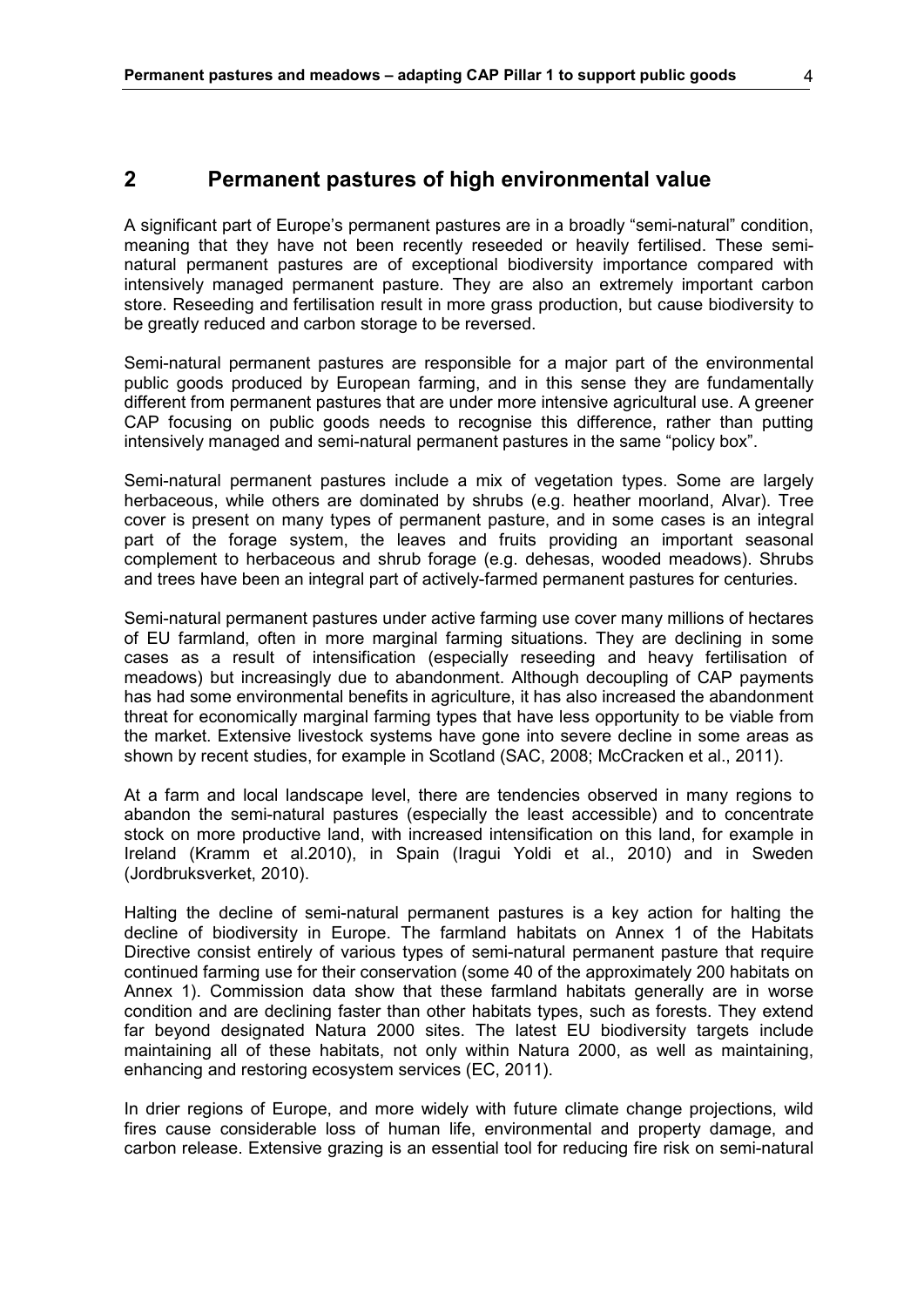pastures with shrubs and trees. This activity also maintains landscapes accessible to tourists, and highly valued by the tourism industry.

A greener CAP, more focused on public goods, must be well adapted to the needs of seminatural permanent pastures. Direct payments should aim to ensure continued active farming use of these permanent pastures across the EU. Payments should be sufficient to achieve this purpose, with top-ups if necessary.

Special care should be taken to ensure that rules and regulations are not biased against their continued use, or against the maintenance of their special environmental values and features.

Currently, policies are not working well for these permanent pastures of exceptional environmental importance. Large areas are being excluded from the CAP mechanism to control the decline of permanent pasture, and also from receiving direct payments, due to a combination of permanent pasture definitions and direct payment eligibility rules. This is especially the case for pasture types that include shrubs and trees. In some cases, rules and their interpretation by authorities are leading to perverse effects, such as clearance of semi-natural habitats by farmers.

Meanwhile, localised intensification of semi-natural pastures, and especially meadows, is not being prevented The EIA Directive includes a mechanism that is intended to prevent this from happening, but it is very poorly implemented in many countries and is not part of CAP cross-compliance at the EU level (King, 2010).



*The CAP definition is wrong, permanent pasture it is not only herbaceous - sheep grazing heather in the North Yorkshire Moors (England). © Copyright Anthony Parkes and licensed for reuse under Creative Commons Licence*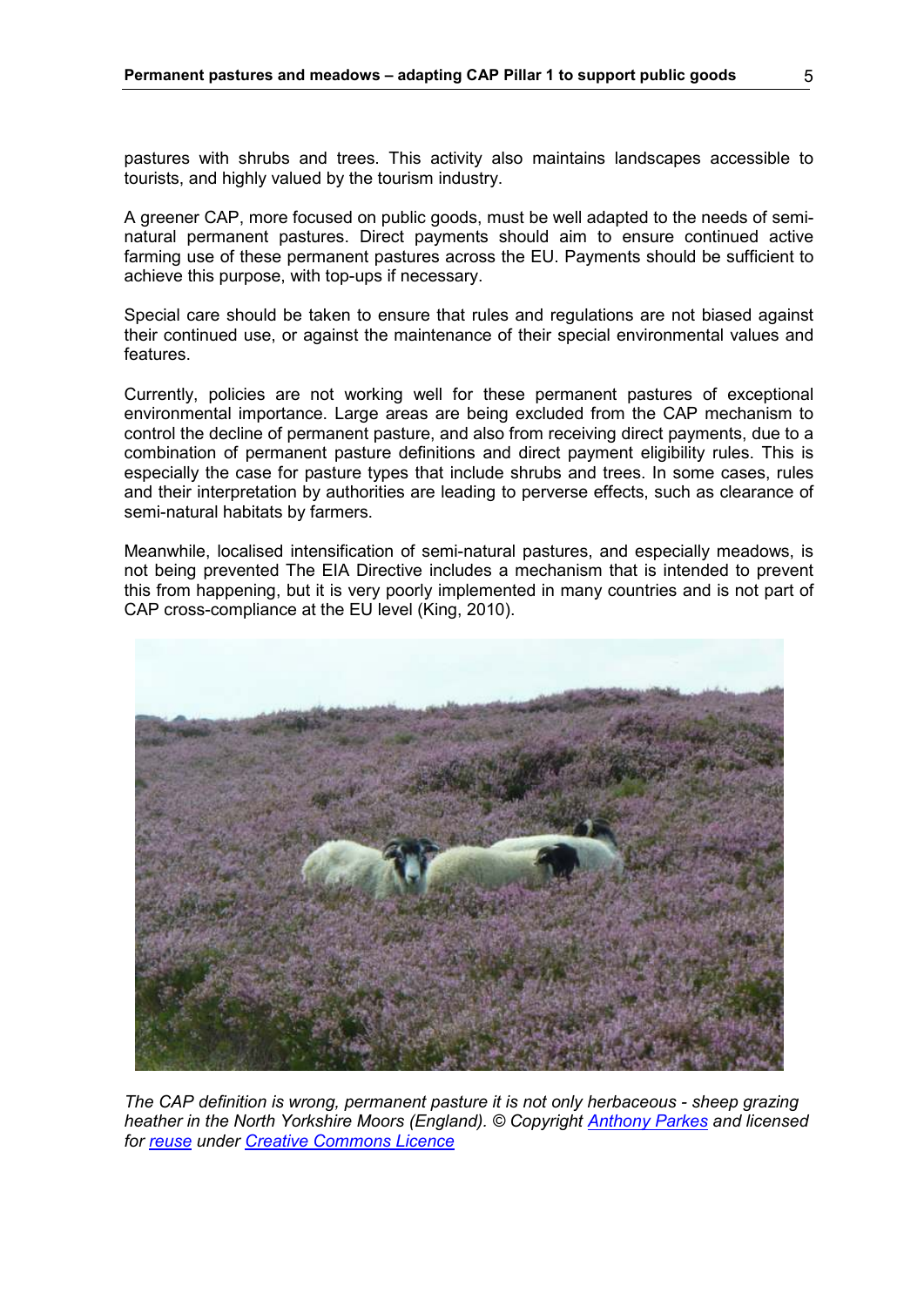# **3 CAP definition of Permanent Pasture**

The current CAP definition of Permanent Pasture includes only "herbaceous" forage, basically grass - pastures of shrubs and trees are not included. There is absolutely no agronomic justification for this, as shrubs and trees have been in active use for livestock forage by farmers for thousands of years and cover millions of hectares of EU farmland (for example heather moorland in the UK and Ireland, wood pastures in Spain and Portugal). Extensive grazing and browsing of these ligneous pastures generate valuable public goods (biodiversity and landscapes, fire control and carbon storage) and should be encouraged by the CAP, not discouraged.

**The term "herbaceous" should be removed from the permanent pasture definition as it does not reflect the reality of European farming and can create a bias against nonherbaceous pastures that trickles down into other CAP rules and instruments (e.g. eligibility criteria, GAEC).** 

The current definition also includes pastures that are regularly reseeded, even annually reseeded, so long as they are not in an arable rotation. This means that a grass crop under intensive cultivation and of no environmental value is put in the same category as genuinely permanent pastures of the highest environmental value. These totally different pasture types are then subject to the same policy instruments, rules and regulations.

For effective greening of the CAP, and to bring the policy in line with modern concepts such as public goods and environmental integration, Pillar 1 instruments need to distinguish permanent pastures that are frequently reseeded and more akin to Temporary Grassland from those that are genuinely permanent.

The most practical way of doing this would be to change the CAP definition so that only pastures reseeded on longer intervals (e.g. 5 years at the very least, 10 years for more significant environmental benefits) are included in the permanent pastures category. Those under more intensive use could be re-defined as semi-permanent, or more simply included in the Temporary Grasslands category.

### **In the permanent pasture definition, the words** *that has not been included in the crop rotation of the holding for five years or longer* **should be replaced by "that has not been ploughed or reseeded for five years or longer".**

LPIS/IACS<sup>4</sup> – the system for managing CAP payments at the farm level – is a powerful tool and an essential basis for more efficient integration of agriculture and environment policies. LPIS should record the different types of permanent pasture on the holding, particularly distinguishing that which is reseeded within a 5 year period from that which is not. The task is not onerous – most countries already have more than one category of permanent pasture recorded on LPIS, some have many categories. A few countries have complete inventories of semi-natural pastures and meadows, and have integrated these with LPIS, making it possible to target payments directly on this basis (e.g. Slovakia), and to check if EU biodiversity targets for farmland are being met.

 $\overline{a}$ 

<sup>&</sup>lt;sup>4</sup> Land Parcel Identification System and Integrated Administration and Control System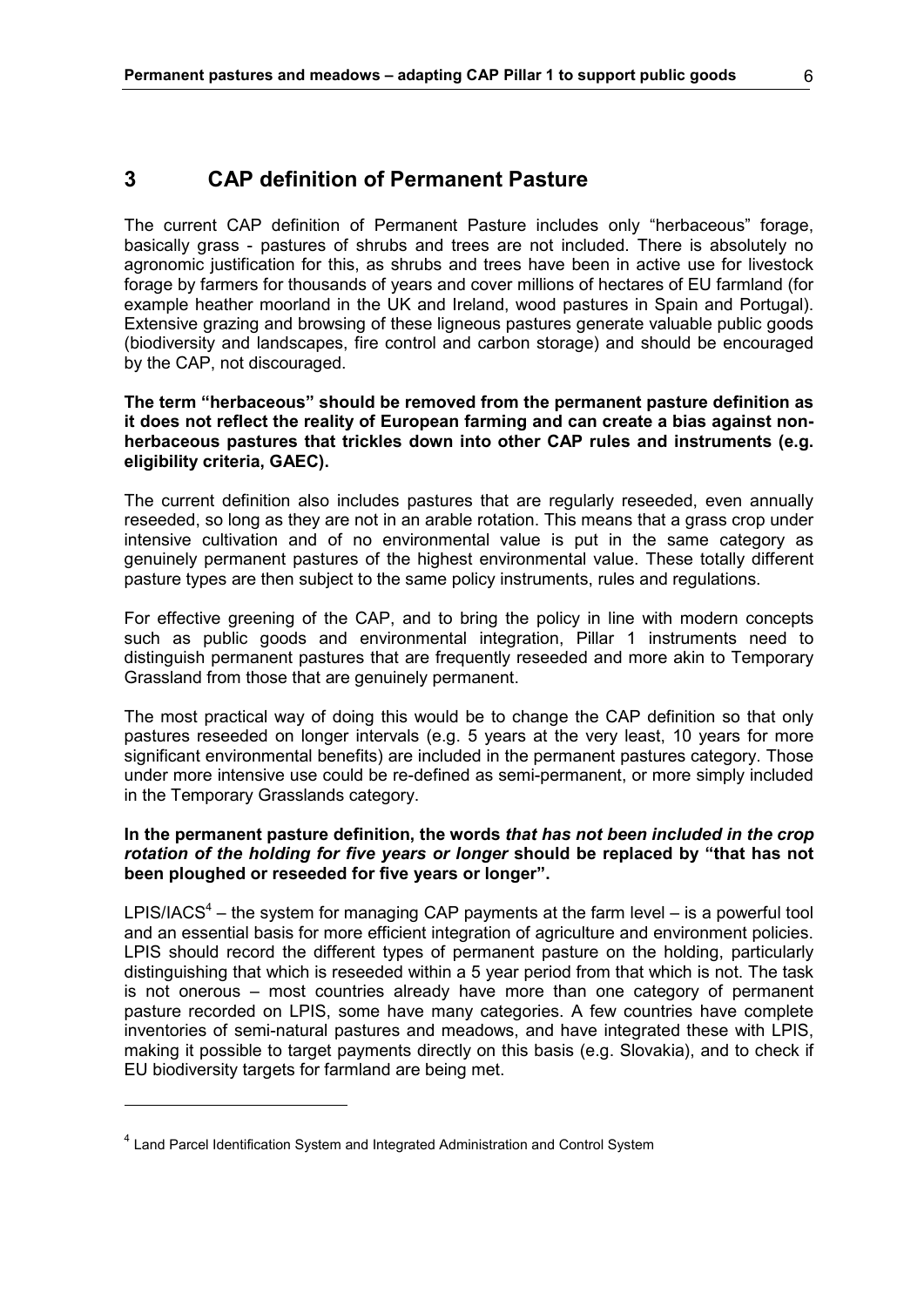The aim should be to adapt LPIS to present-day policy aims for permanent pastures at EU and national levels. This will make policy implementation more efficient. However, creating new categories on LPIS is not a prerequisite for implementing key proposals in this paper, including a premium payment or top-up for permanent pastures which a farmer commits to maintaining without ploughing or reseeding.

### **Box 1: Sweden – EU rules lead to the specific exclusion from direct payments of Habitats Directive pastures**

Under pressure from EC Auditors, Sweden introduced strict rules about tree numbers on pastures after 2007. As a result, the extent of semi-natural pasture receiving support from Pillar 1 was reduced from 531,000 ha to 454,000 ha.

Much of the excluded pasture corresponds to Annex 1 habitats from the Habitats Directive that require grazing or mowing for their maintenance, including Alvar pastures, Fennoscandian wooded pastures and Fennoscandian lowland species-rich dry to mesic grasslands.

For some of these excluded pastures (approximately 8,000 ha), farmers receive compensation for the loss of Pillar 1 support through special RDP measures.

The real threat of land abandonment is illustrated by the fact that 25% of surveyed farmers were doubtful about re-applying for Pillar 1 or RDP support.



*Sweden. Wooded pastures with possibly the largest populations of Gentianella campestris, Euphrasia rostkoviana ssp. fennica and Succisa pratensis in Sweden. A product of history and late onset of grazing. Source: Jörgen Wissman*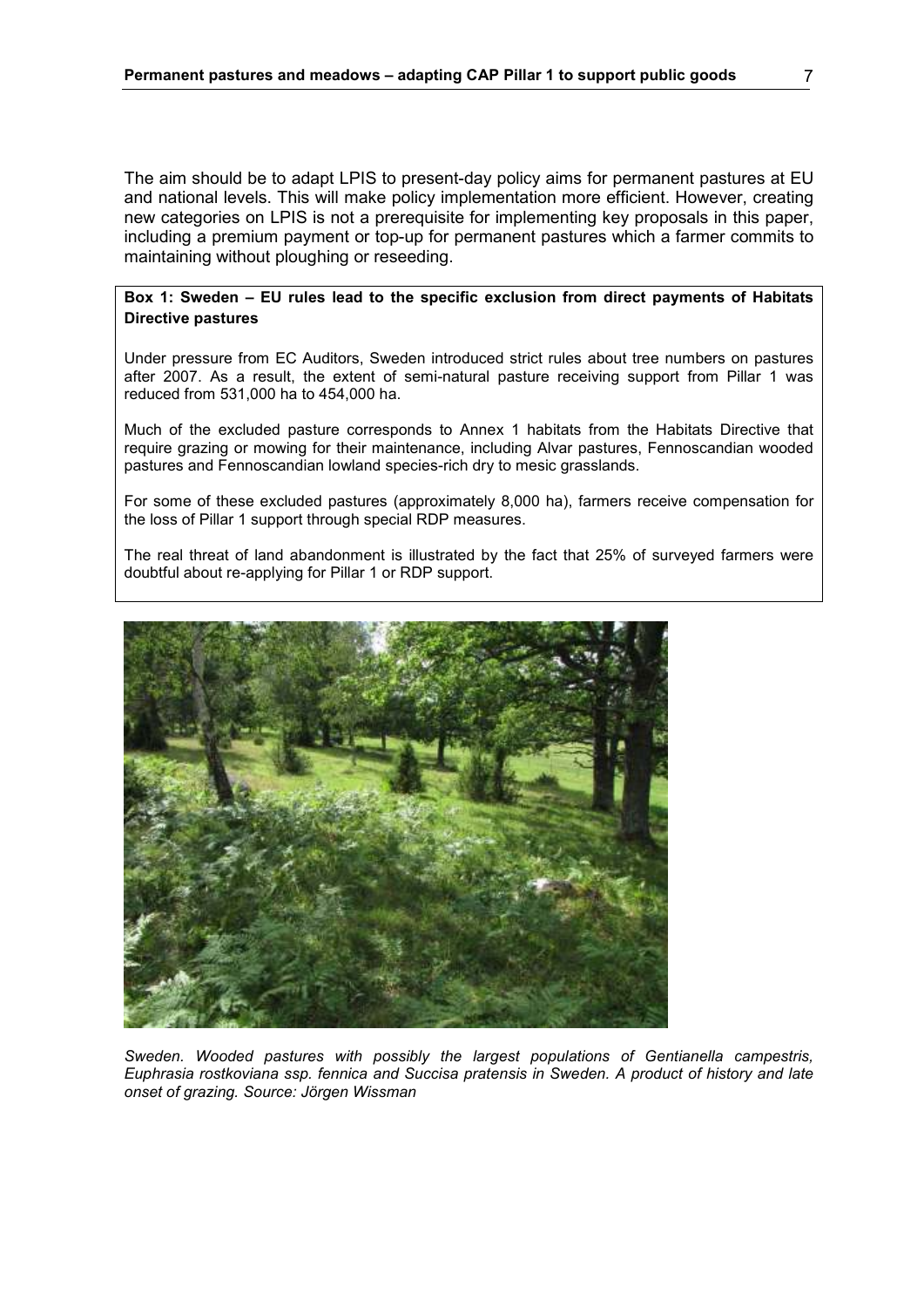## **4 Eligibility criteria for Pillar 1 direct payments**

Large areas of permanent pasture of exceptional public-goods value and in active use by farmers are being excluded from Pillar 1 payments due to current rules on land eligibility for direct payments. In addition to the rules themselves, important factors are Commission guidance concerning allowable shrub and tree cover, and the way these are applied by Member States and by Commission auditors. A particular problem is the Commission recommendation that a parcel with more than 50 trees per hectare should be considered ineligible "as a general rule" (see Annex 1).

This is affecting over 1 million hectares across Sweden, Bulgaria and Estonia for example, mostly on pasture that requires grazing to maintain its exceptional biodiversity value. In some other cases, payments are reduced pro-rata in proportion to the coverage of shrub and tree canopies as EC guidance recommends, which fails to recognise that these may be part of the forage resource, just as grass is, or that herbaceous and shrubby fodder can and does grow under the tree canopy. In some other cases, trees and shrubs are removed by farmers to achieve eligibility and avoid heavy fines, resulting in loss of biodiversity.

A report on the Pillar 1 Single Payment Scheme by the European Court of Auditors (2011) makes the point that: *In some Member States marginal land and wooded areas traditionally used for occasional grazing are accepted as being eligible while, in other Member States, such land is excluded from SPS aid. Such marginal land can quickly become overgrown with shrubs and forest, making it unsuitable for agricultural purposes.* In other words, by excluding such land from CAP direct payments, abandonment is made more likely.

Rules on including hedges as part of the eligible area are also causing problems. Under Article 34(3) of Reg 1122/2009 (see Annex 1), a hedge >4m wide (or >2m wide if internal to the parcel) must be subtracted from the farm's eligible area. Hedges in High Nature Value (HNV) farming landscapes are often well over 4m in width (e.g. in Germany HNV hedges may be 5-10m in width, D. Fuchs, pers. com.), and in some cases these rules are leading farmers to destroy large hedges of great environmental value in order to avoid eligibility problems, e.g. in Northern Ireland (see Box 4). And farmers who maintain environmental value on their land in the form of large hedges are penalised by having to deduct these features from their payment area.

However, as with many of these troublesome rules, Member States have had the *option* to make exceptions, and to allow hedges of *any* width to be counted in a farm's eligible area, if they inform the Commission that such hedges are explicitly treated as "landscape features" which a farmer must retain under GAEC. This option has been taken up by the Republic of Ireland, for example. This situation, where ill-conceived Commission rules cause problems that can only be solved by Member States making exceptions, seems to plague the system of eligibility for direct payments. It should not be like these. The system should be designed to foster good practice, not to make good practice more difficult to achieve.

It is essential to get all these rules right at the time when area payment systems are established, and authorities decide what is eligible and what is not. This is a difficult process for authorities and farmers, and flexible mechanisms are needed to enable corrections to be requested by farmers and adjustments to be made. In some countries (e.g. Estonia, Bulgaria) large areas of semi-natural permanent pasture were excluded by a top-down application of rigid rules, from the moment when direct payments were introduced. This difficult process will affect many more countries when the historic system of direct payments is replaced with regionalised area payments under the current reform.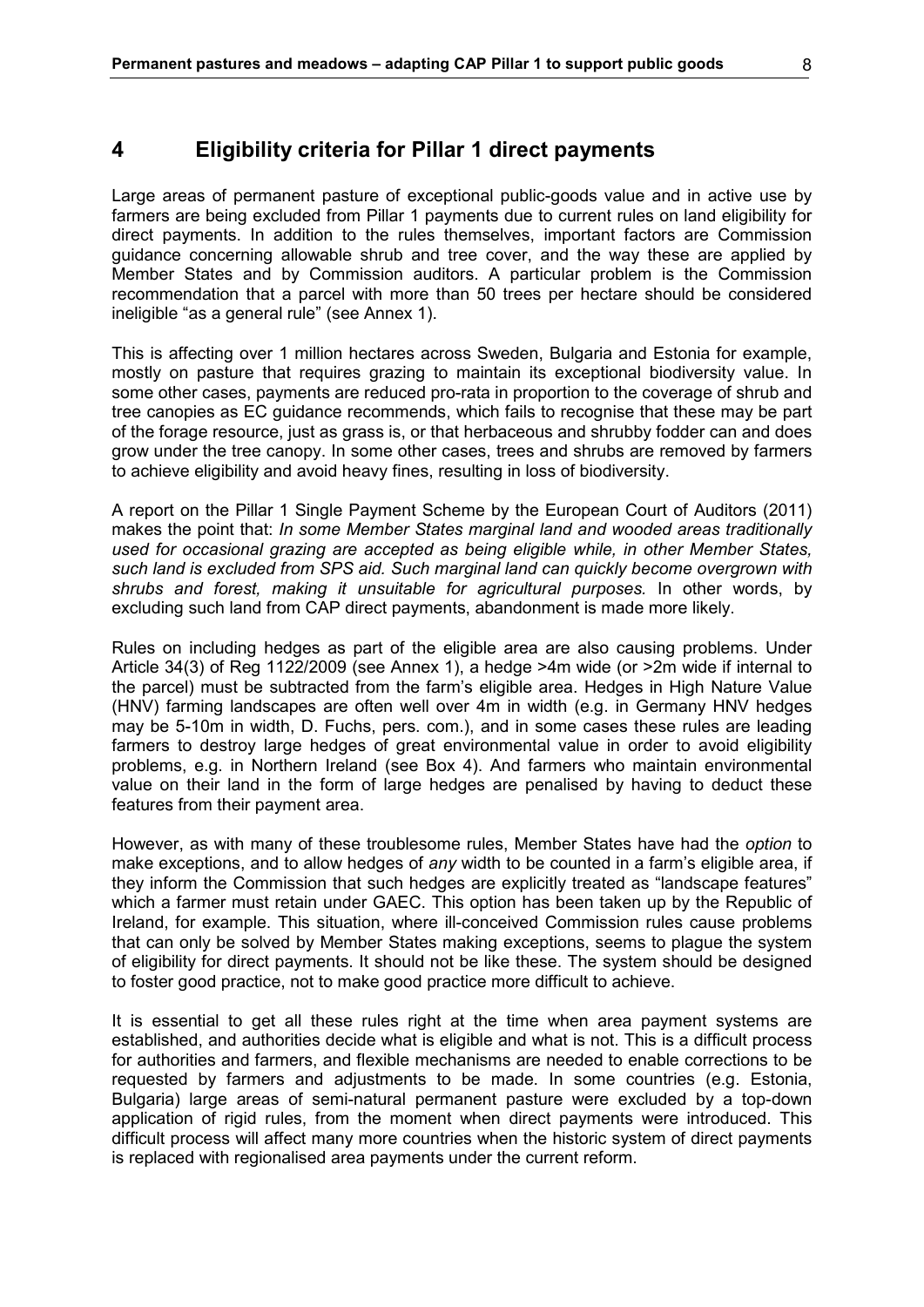**The existing errors need to be corrected, and avoided in other countries as we move to a universal area payment system. Countries such as Sweden, Estonia and Bulgaria have made some adaptations to their rules in recent years, but serious problems and exclusions remain. These problems should have been avoided at the outset with more intelligent rules and guidance from the Commission, and with a more flexible and effective system of governance and dialogue.** 

Rules in some Member States seem well-adapted to realities on the ground. For example, local rules in France explicitly allow as eligible forage *areas of low productivity (extensive and rough grazing, moorland, woodland) including those with more than 50 trees per hectare if they show a resource of grass, shrubs or fruit (chestnuts, acorns) that are consumable, accessible and actually grazed/browsed by the flock*. In Spain, there are specific LPIS categories for *pasture with scrub* and *pasture with trees*.

**These and other examples of well-adapted rules should be encouraged by the Commission services. Basic Pillar 1 eligibility rules must be revised, and the governance at EU level improved, to ensure that permanent pastures and other farmland features of highest public-goods value are universally included in the basic Pillar 1 support scheme in all Member States. This is in line with the European Parliament's recommendation to maintain farming at its current extent across the EU.** 

The type of vegetation that is farmed or the presence of certain types of vegetation or patches and features of a certain size should not *a priori* be criteria for inclusion or exclusion of land from CAP direct payments. Detailed EU rules are not needed on the type of vegetation that counts as pasture, on the acceptable size of scrub patches or width of hedges, or the number of trees that a pasture can have.

The "50 tree rule" has become increasingly pointless, as many Member States either do not apply the rule or have introduced higher thresholds and numerous other exceptions that make it meaningless as a "general rule" (e.g. France, Spain, UK, Sweden, Estonia, Bulgaria). The hedge-width rule also should be abolished, and instead Member States should be required to determine which landscape features are covered by GAEC and counted in the eligible area.

### **The primary eligibility criterion for CAP direct payments should be that land is subject to a minimum level of farming use and maintained in GAEC, and this should be defined by national and regional authorities in a way that is adapted to local conditions and ensures maintenance of public goods.**

At present there are worrying signs that Commission thinking is going in the opposite direction, and that Auditors in particular are putting pressure on national authorities to apply rules more rigidly than they have until now. The recommendations of the European Court of Auditors (2011) are symptomatic of the problem. These put great emphasis on the need to *exclude beneficiaries who have no or only insignificant agricultural activities,* but make no mention of the need to ensure that active farmers are **not** excluded from direct payments.

The reference to *beneficiaries who have no or only insignificant agricultural activities* refers in the report to extreme examples of non-farming land receiving direct payments, for example golf courses; but there is a real risk that authorities and EC auditors will interpret the phrase as including farmers whose activity is seen as marginal and not "real" farming.

In a very significant clarification, the European Court of Justice (ECJ) has recently ruled that land where the overriding objective is landscape management and nature conservation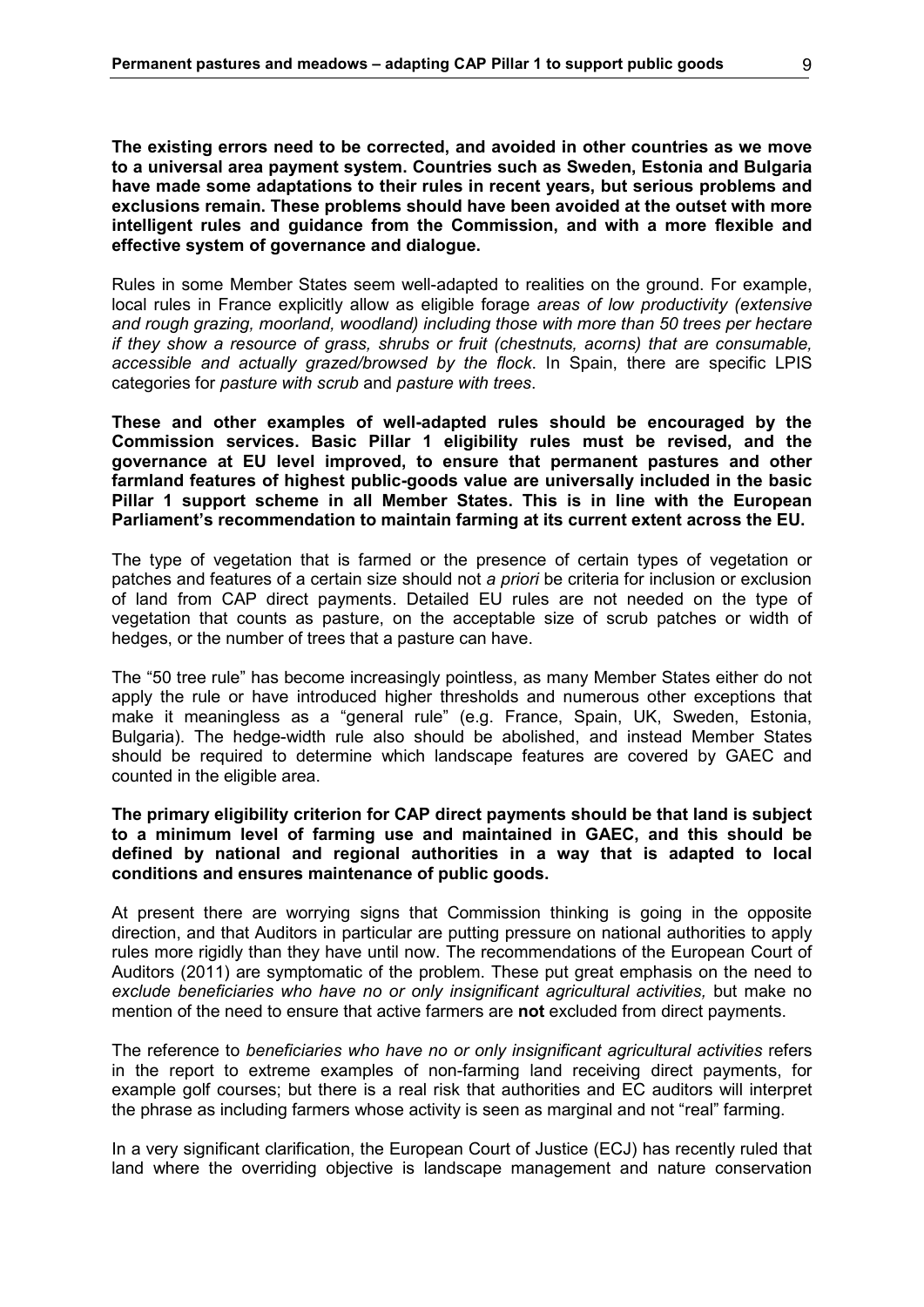*should not* be excluded from Pillar 1, if there is activity such as sheep grazing http://eur-<br>lex.europa.eu/LexUriServ/LexUriServ.do?uri=CELEX:62009J0061:EN:HTML This case lex.europa.eu/LexUriServ/LexUriServ.do?uri=CELEX:62009J0061:EN:HTML This case arose (Niedermair-Schiemann) from a farmer in Germany being excluded from Pillar 1 payments because the land was within a Natura 2000 area and was under a conservation management agreement (DVL et al., 2009).

Significantly, ECJ found that classification of land as "permanent pasture' and, consequently, as 'agricultural area', depends on the actual use of the land in question. Thus, an area must be classified as agricultural where is it used as permanent pasture..."

Finally there is the question of very small farms and their exclusion from Pillar 1 payments. In Romania around 70% of farms are excluded from Pillar 1 and Pillar 2 payments, the majority because they are under 1ha in size. Regulation (73/2009) sets a rule for the whole EU, which says farms of less than 1 ha should not receive direct payment; but the Regulation also gives Member States the option to change the rule, reducing the threshold to 0.3ha in Romania's case. The national government did not take up this option.

#### **Box 2: Bulgaria – 1.26 million ha of permanent pasture excluded from Pillar 1 support**

According to the national land-use statistics, there were 1.7 million ha of permanent pasture in Bulgaria in 2009, of which about 66% are estimated to be low-productivity types. But only 0.44 million ha of pasture were included in the area of land eligible for Pillar 1 payments on LPIS.

Thus a total of 1.26 million ha were deemed ineligible on the basis of aerial photographs, mainly lowproductivity pastures. These include 703,384 ha of permanent pastures identified as of high nature value in the national RDP. Some of these pastures excluded from Pillar 1 payments are nevertheless eligible for agri-environment support as of 2010.

Some adaptation of rules has taken place, so that low-productivity pastures can now be eligible with up to 75 trees per ha, rather than 50 as previously.

However, getting land declared as eligible is not easy. If a farmer feels that his land has been excluded incorrectly, he cannot include it without the authorities undertaking an on-the-spot check. In the 2009 campaign 6000 farmers were penalised for claiming ineligible land, making it almost impossible to carry out the necessary checks.



*Bulgaria. Grazing areas in Pirin National Park under active farming use (seasonal rotational grazing for 3-5 months). They are not eligible for Pillar 1 payments but receive agri-environment. Source: Agri-environmental Handbook, Ministry of Agriculture.*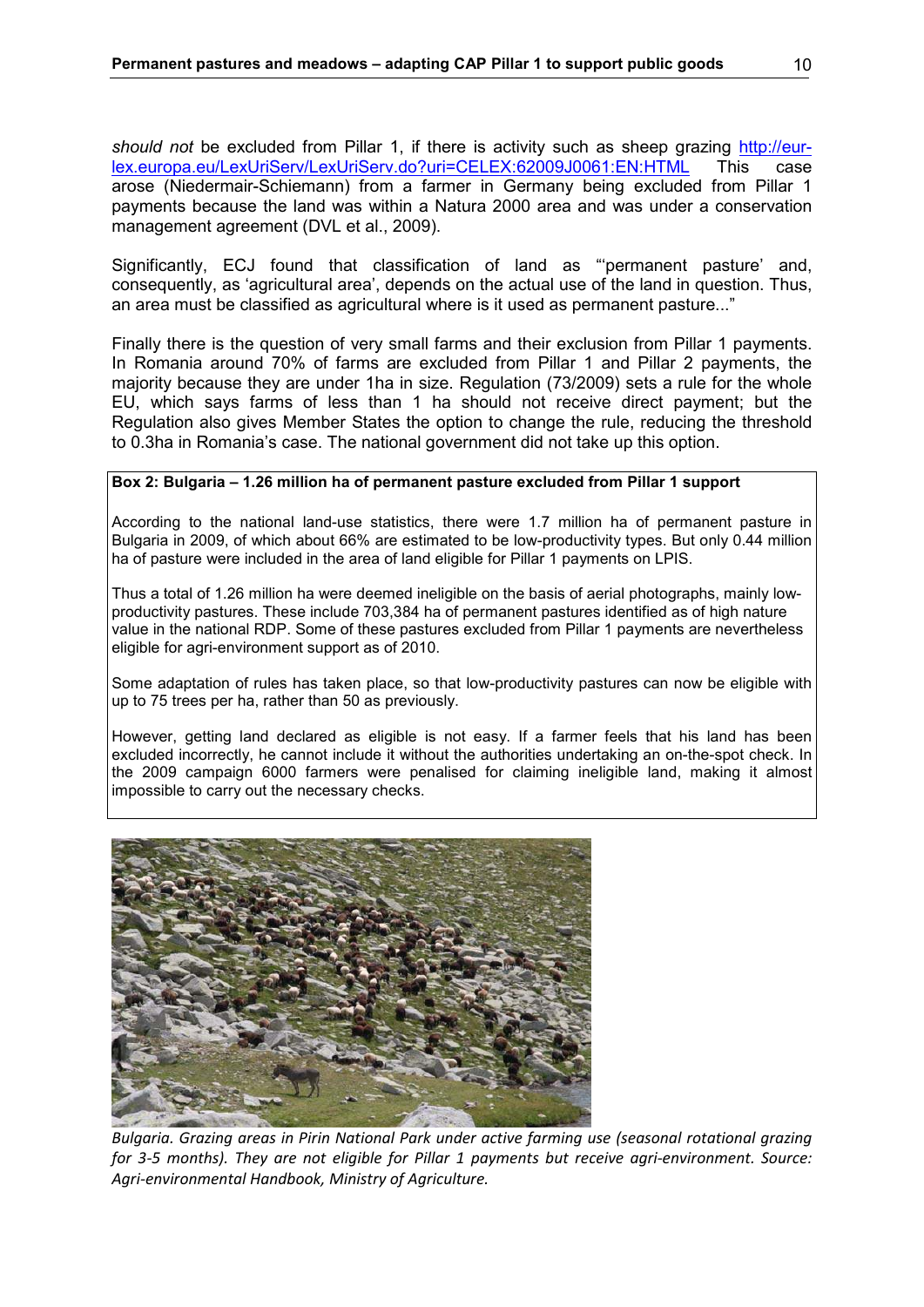#### **Box 3: Estonia – 50 tree rule causes chaos for farmers and helps drive abandonment of seminatural pastures**

The Estonian LPIS reference area for permanent pasture is 287,642 ha. Because of strict application of the 50 trees/ha eligibility rule, a significant area of semi-natural pasture was excluded from this reference area from the outset, or subsequently excluded with penalty from payment eligibility on inspection, especially in the western four counties, where over 400 producers were affected.

The total extent of semi-natural permanent pasture in the country is estimated at 100,000 ha; the proportion not included in the LPIS reference area may be as much as 70%.

This situation brought a lot of confusion to farmers – they were told they had to declare all their agricultural land for the purpose of GAEC, but what is agricultural land? Is it land they are actually using for grazing or for other agricultural purposes, however many trees it has per hectare, or just land eligible for direct payments according to the 50 tree rule?

As a result of court cases and widespread political concern, a series of adjustments were made in 2007-8. Firstly, wood pastures and wood meadows in the four westernmost counties which have >50 stems.ha<sup>-1</sup> but <50% canopy cover and which were registered in 2004 are now considered permanent pastures from a CAP perspective. From 2011 onward county level pro-rata forage area reduction coefficients will be applied on the parcels in those areas in afore-mentioned 4 counties. In other words, the tree canopy will be excluded from the eligible area.

There are valuable wooded meadows and pastures outwith these four counties that are still excluded from Pillar 1 because the adjustment of the 50 tree rule has not been applied there.



*Estonia. Wood pastures support both cattle and sheep and occur in a variety of woodland types. Source: http://www.hak.edu.ee/materjalid/puisniit4/ courtesy of Kristiina Hellstrom.*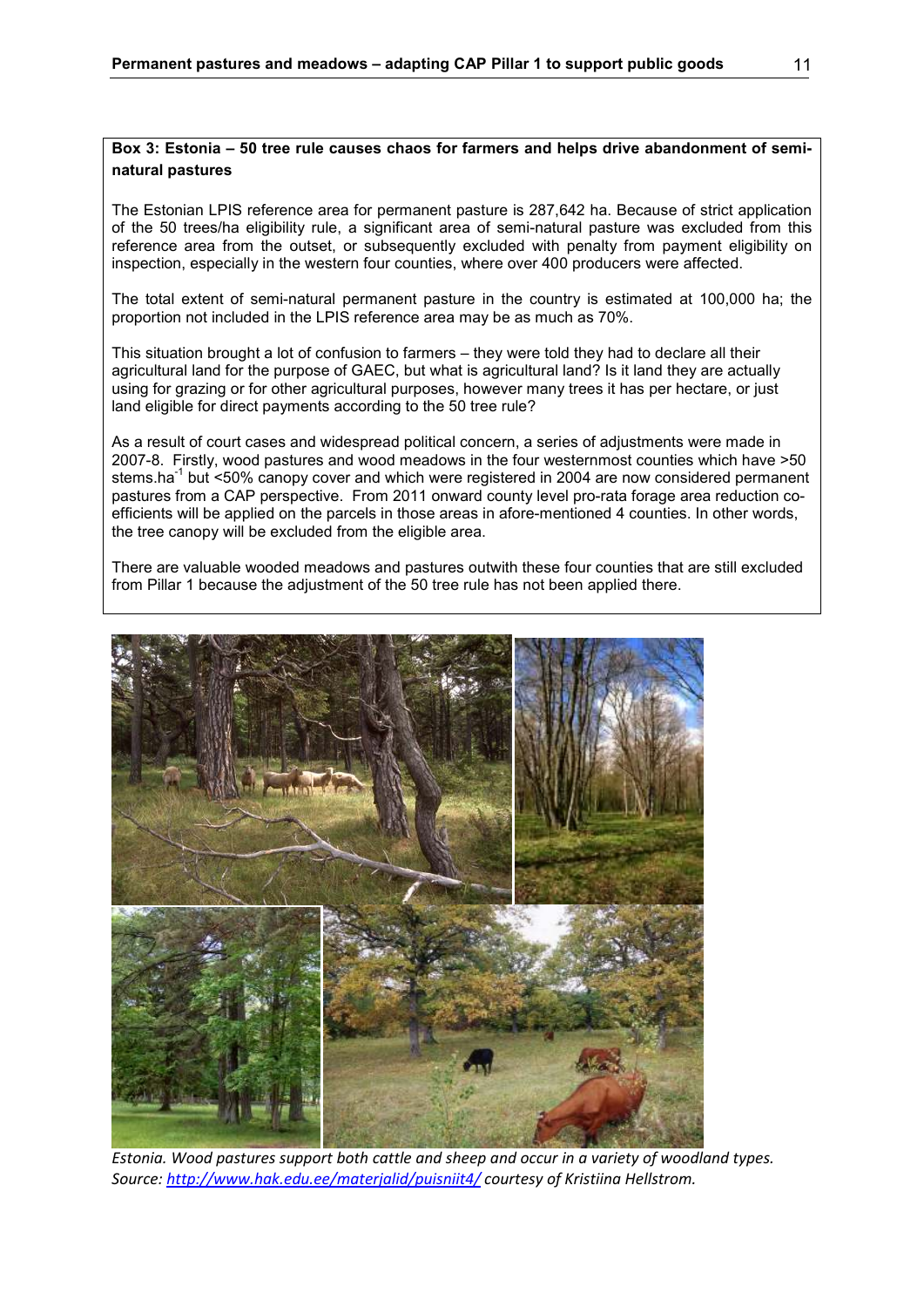#### **Box 4: Northern Ireland – hedges destroyed as too big for EU rules**

In line with EU rules, all areas within a field covered by dense scrub larger than 0.01ha must be deducted from a farmer's claim for direct payments in Northern Ireland. Patches smaller than 0.01ha but which add up to 0.01ha within a field must also be deducted.

Hedges, banks, fenced off hedges and stonewalls are eligible provided their width does not exceed two metres from the centre (measured at the base). Where the whole width of these boundaries exceeds two metres from the centre, the entire area becomes ineligible, as laid down in EU rules.

Following visits by EC Auditors and resulting fines, scrub and hedges are causing great concern within the farming community and leading to much environmental damage.

There has been widespread 'hedge reduction' on many farms, where the 'excess' is removed usually by mechanical means to leave a very narrow ecologically poor hedgerow.

Patches of scrub are being removed throughout the countryside due to fear among farmers of heavy penalties under eligibility rules. Often these small areas of scrub are the only semi-natural feature on a relatively intensive farm and were usually present during the SPS reference period, so are not an indication of abandonment or a reduction in management effort.

All this rules-driven activity is a cost to the farmer and to the environment, and of no benefit to anyone.



*Northern Ireland. Reducing the width of hedges to ensure the field is fully eligible for CAP direct payments.*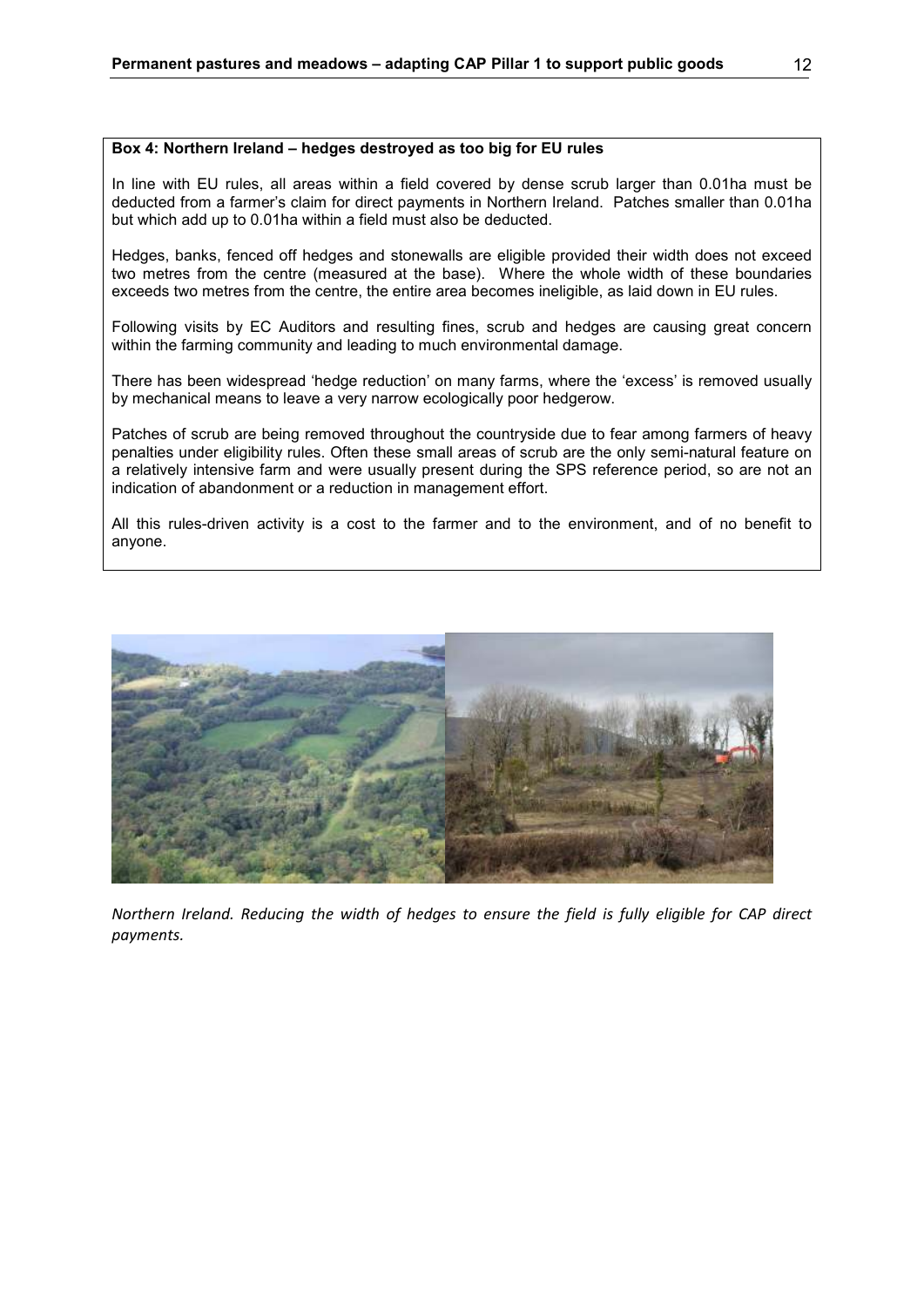# **5 GAEC minimum maintenance and preventing encroachment of unwanted vegetation**

GAEC rules under Regulation 73/2009 address the important issue of how to "ensure a minimum level of maintenance and avoid the deterioration of habitats". Member States are *required* to define standards on "avoiding encroachment of unwanted vegetation on farmland". They also have the *option* to define standards for "minimum livestock stocking rates or/and appropriate regimes".

The GAEC term "unwanted vegetation" (combined with the term "herbaceous" in the permanent pasture definition) has been interpreted in some cases as a blanket assumption that the presence of shrubs on permanent pastures constitutes a "deterioration of habitat". This makes no sense - many Habitats Directive Annex 1 grasslands are mosaics of herbaceous and woody vegetation by definition, for example the widespread Habitat 6210 "Semi-natural dry *grasslands* and *scrubland facies* on calcareous substrates 'Festuco-Brometalia'". Clearly shrub encroachment cannot be considered a deterioration of habitat for all pasture types.

**National standards on "unwanted vegetation" have created many problems in the case of semi-natural permanent pastures, including excessive clearance of shrubs resulting in biodiversity losses. In other cases, these rules can drive abandonment of land because the payments offered through the CAP are not sufficient for the farmer to justify clearance.** 

**Applying standards specifically on unwanted vegetation should not be obligatory under GAEC, it should be an option for Member States. Farmers need to be encouraged to prevent abandonment and reverse neglect, so where it is applied, the emphasis should be on preventing gradual encroachment over time, rather than regarding the presence of a particular quantity of shrubs or trees as a breach of GAEC. Farmers should be advised of any corrective action that is needed, and given sufficient time (1 year) to adapt their management.** 

The preferred approach to defining "minimum maintenance" should be through minimum standards of positive management, such as the currently optional "minimum livestock stocking rates or/and appropriate regimes". As recommended by the European Court of Auditors (2011): *GAEC standards should require concrete and regular activities to be carried out by farmers for them to receive the full amount of the aid.* It should be made clear that *minimum* stocking rates on pastures (or visible evidence of grazing, as used in some French *départements)* are not a breach of the principle of payment decoupling.

The interplay between eligibility criteria and GAEC is crucial. Currently in some countries there seems to be excessive use of the eligibility rules where shrubs and trees are present, accompanied by exclusion of land from payments and heavy penalisation for incorrect claims. A pragmatic application of GAEC would be preferable. In other words, if a field appears to be invaded by unfarmed vegetation, the farmer should be advised of the changes in management required to comply with GAEC by the following inspection, rather than being immediately penalised for not meeting eligibility criteria and for making a false claim.

Under Article 13.8 of Regulation 1122/2009, farmers are required to declare all their land, including ineligible areas, and to comply with GAEC on this land in spite of not receiving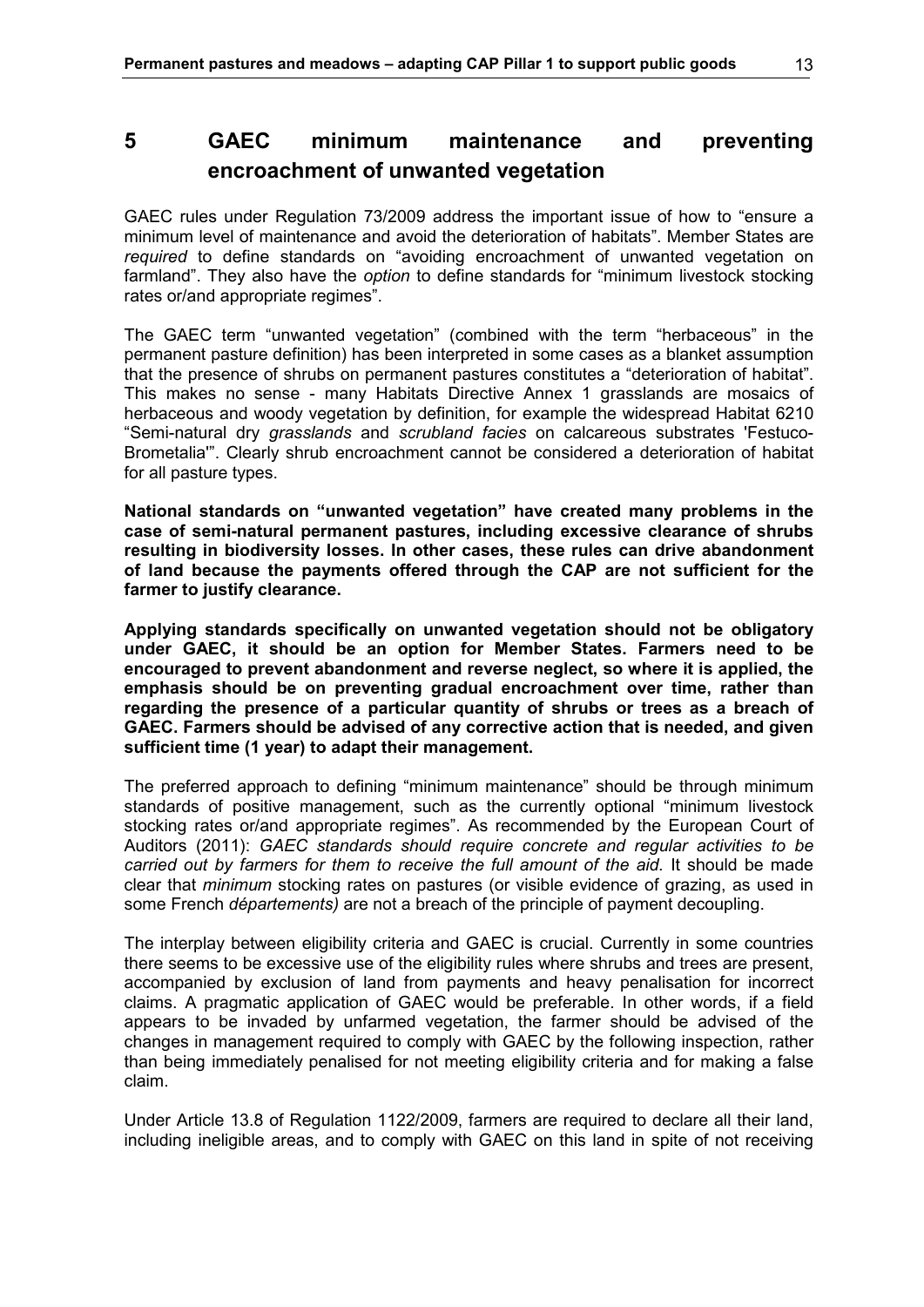direct payments on this land. This is a confusing situation for the farmer. All land and landscape features that are subject to GAEC should also be eligible for direct payments.

#### **Box 5: Scotland – sensible rules are questioned by EC Auditors**

The current GAEC rules in Scotland have a sensible environmental provision that allows some natural succession of native species of trees and shrubs onto pastures from native woodland, as part of a mosaic of habitats, or as reversion of land to wet grassland or wetland.

Where the farmer is allowing this vegetation to develop for environmental benefit, this must be declared on the IACS form using the data sheet code for Positive Environmental Management (PEM).

The national rules also allow the farmer a calendar year for restoration of condition of the land in the event of, for example, under-grazing or over-grazing. The EC Auditors have raised questions with the Scottish Government about this provision. Pressure from Brussels for a tighter and more rigid system has had negative consequences for the environment.

After recent inspections, staff from local SGRPID (Scottish Government Rural Payments and Inspections Division) offices have been warning farmers that if they have scrub on their land they may be at risk of incurring penalties under the eligibility rules. This has encouraged the removal of semi-natural habitats (e.g. patches of gorse) even in cases where farmers clearly would be in line with the Scottish Government guidance.

Decline of livestock numbers and consequent under-grazing and bracken encroachment has begun to occur on the poorest land since decoupling of Pillar 1 payments, raising fears of long-term abandonment. The danger now is that under-grazed permanent pasture with encroaching vegetation will be excluded from payments and thus "locked in" to permanent abandonment. Rather than providing an incentive to keep farmland in active use, the CAP will then have achieved the direct opposite of its claimed objectives.

The EC Auditors seem to see only two paths – use every bit of land for production, with removal of semi-natural habitats that might get in the way; or there is no farming. Unlike the existing national rules, they do not recognise that farmland can be managed for multiple benefits, including environmental public goods. Ironically the Court of Auditors recently recognised that the historicallybased direct payments areas are often insufficient to compensate for the costs of farming and maintaining land in good environmental condition in marginal areas – this analysis needs to be reflected in the audit visits to control the administration of direct payments.



*Scotland. Grubbing up of gorse for burning, just in case.*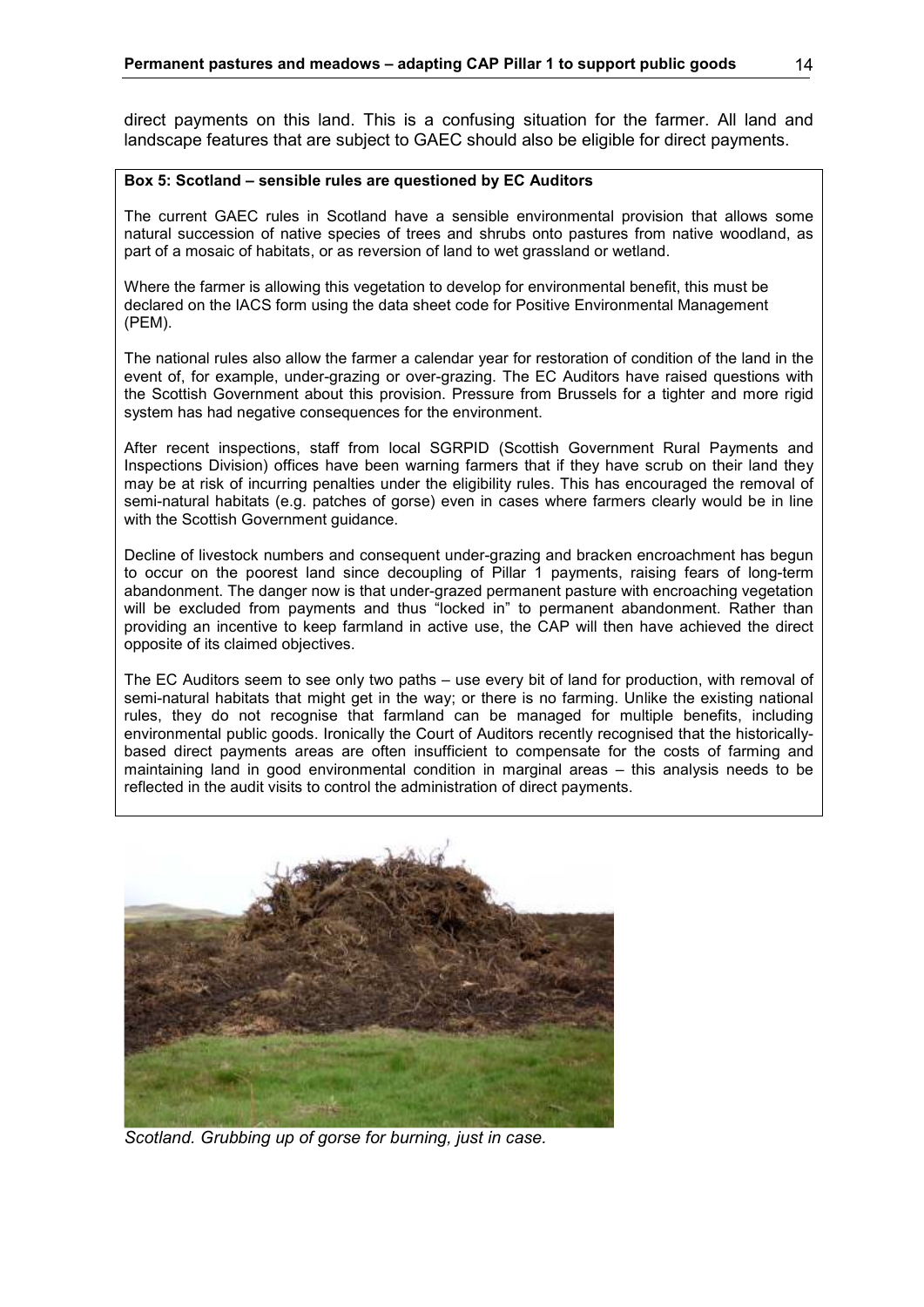In 2003, a mechanism intended to encourage the maintenance of existing permanent pasture was introduced to Pillar 1 of the CAP. This mechanism applies to land which was under permanent pasture in a reference year (2003, 2004 or 2007, depending on the Member State). If the ratio of this land to other farmland declines by 10%, authorities must take steps to reverse the decline. The mechanism is potentially valuable but there are major weaknesses in the system, which discredit the CAP and the EU's ability to design and implement effective policies. Specific changes are needed to make the mechanism work.

A key problem that undermines the mechanism is that the data on total area of permanent pasture are fundamentally flawed for many Member States, making the current "10% reduction" rules meaningless. Some of the most extensive and ecologically valuable permanent pastures are excluded from the data sent to the Commission by some countries because they have shrub and tree cover, even though they are under active grazing use. See Box 2 for the example of Bulgaria.

The data supplied to the Commission by Member States on hectares of permanent pasture refers to the land on which direct payments are claimed, rather than the total "area under permanent pasture" as stated in Regulation 1782/2003. This creates a distortion of the baseline in countries where farmers are using a lot more land than they need to claim their entitlements for direct payments – in other words, the hectares of permanent pasture in active use are more than the hectares counted in farmers' applications for direct payments. See Box 6 for the example of Spain.

Some areas of permanent pasture have been recorded by farmers on LPIS as "temporary grassland", and thus are also excluded from the controls. The fact that the EU definition includes regularly reseeded grass as permanent pasture makes the distinction between temporary and permanent grassland unclear and difficult to control through LPIS. Significant areas, some of high biodiversity value, are known to have been ploughed up since the controls were introduced, e.g. in Normandie (France) - see for example http://www.agreste.agriculture.gouv.fr/IMG/pdf\_R2511A02.pdf

The control mechanism is also significantly weakened by this inclusion within the permanent pasture definition of land that is regularly reseeded. This means that even if all the EU's permanent pasture is ploughed and reseeded, the total extent of permanent pasture shown by the Commission's data will remain the same and the policy objective will appear to have been achieved. Yet in this situation, the environmental benefits of permanent pasture (carbon storage, biodiversity) will have been lost.

It also means that the entire area of Habitats Directive grasslands could be destroyed by reseeding without the change being even registered (or prevented) by the permanent pasture controls at the EU level.

A further weakness is that fact that the mechanism monitors the ratio of permanent pasture to other farmland, rather than the total extent of permanent pasture. If there is generalised abandonment, and arable land declines at the same rate as permanent pasture, these losses trigger no response.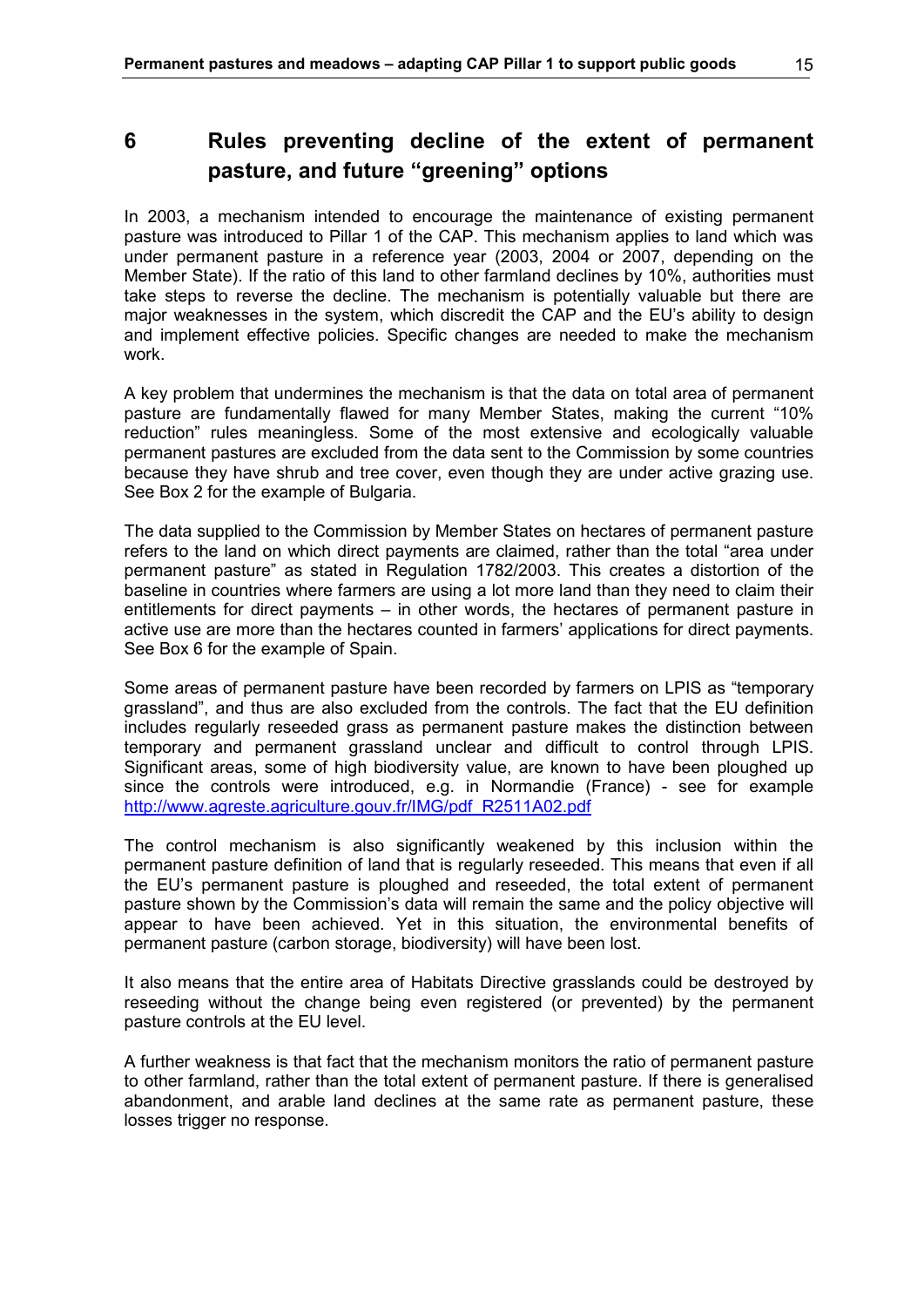**For this instrument to be effective, the full range of permanent pastures used in all Member States must be counted in the baseline area, including those with shrubs and trees. The control should be on the total amount of permanent pasture, not only on the area claimed for direct payments, and not only the ratio to other farmland, since the policy should aim to guarantee at least the maintenance of a certain absolute level of public goods.** 

A control at national level is very crude, as it allows valuable permanent pastures to be abandoned in more marginal regions, while new and less environmentally valuable pastures are created from arable land in other regions, with potentially no statistical change for the country. A control at regional or local level would be more effective.

Mechanisms are required to control the reseeding of semi-natural permanent pastures. An important gap in cross-compliance is the EIA Directive. This Directive includes a mechanism for preventing the intensification and conversion of semi-natural farmland which is poorly implemented in most Member States. The Commission is currently reviewing the EIA Directive to improve its biodiversity proofing. The EIA Directive should be included in the legislation that farmers should comply with under cross-compliance. This involves no additional rules for farmers, just better regulatory integration.

**A blanket ban on ploughing and/or reseeding all permanent pastures as currently defined by the CAP is not recommended. Many of these pastures have been under intensive use, sometimes including ploughing, for many years and in these cases a ban on ploughing would produce minimal environmental gains, but would be a major restriction on the livestock sectors that use them.** 

**As explained in the next section, a far more useful approach to greening Pillar 1 for permanent pasture is not to apply new restrictions, but rather to introduce a premium payment for pastures that are not ploughed and reseeded.** 



*Spain. Variations of Natura 2000 Priority Habitat 6220 Pseudo-steppe with grasses and annuals (Thero-Brachypodietea). This type of permanent pasture covers approximately 700,000 ha within Natura 2000 sites in southern Europe, of which 400,000 ha in Spain. The Commission conservation guidance for this habitat states that "maintaining extensive grazing or restoring it where it is no longer present is necessary for preserving 6220 habitat type communities"<sup>5</sup> . As the photos illustrate, livestock make use of ligneous forage where this is present. Source: Alfonso San Miguel Ayanz* 

 $\overline{a}$ 

<sup>&</sup>lt;sup>5</sup> http://ec.europa.eu/environment/nature/natura2000/management/habitats/pdf/6220\_Pseudo\_steppe.pdf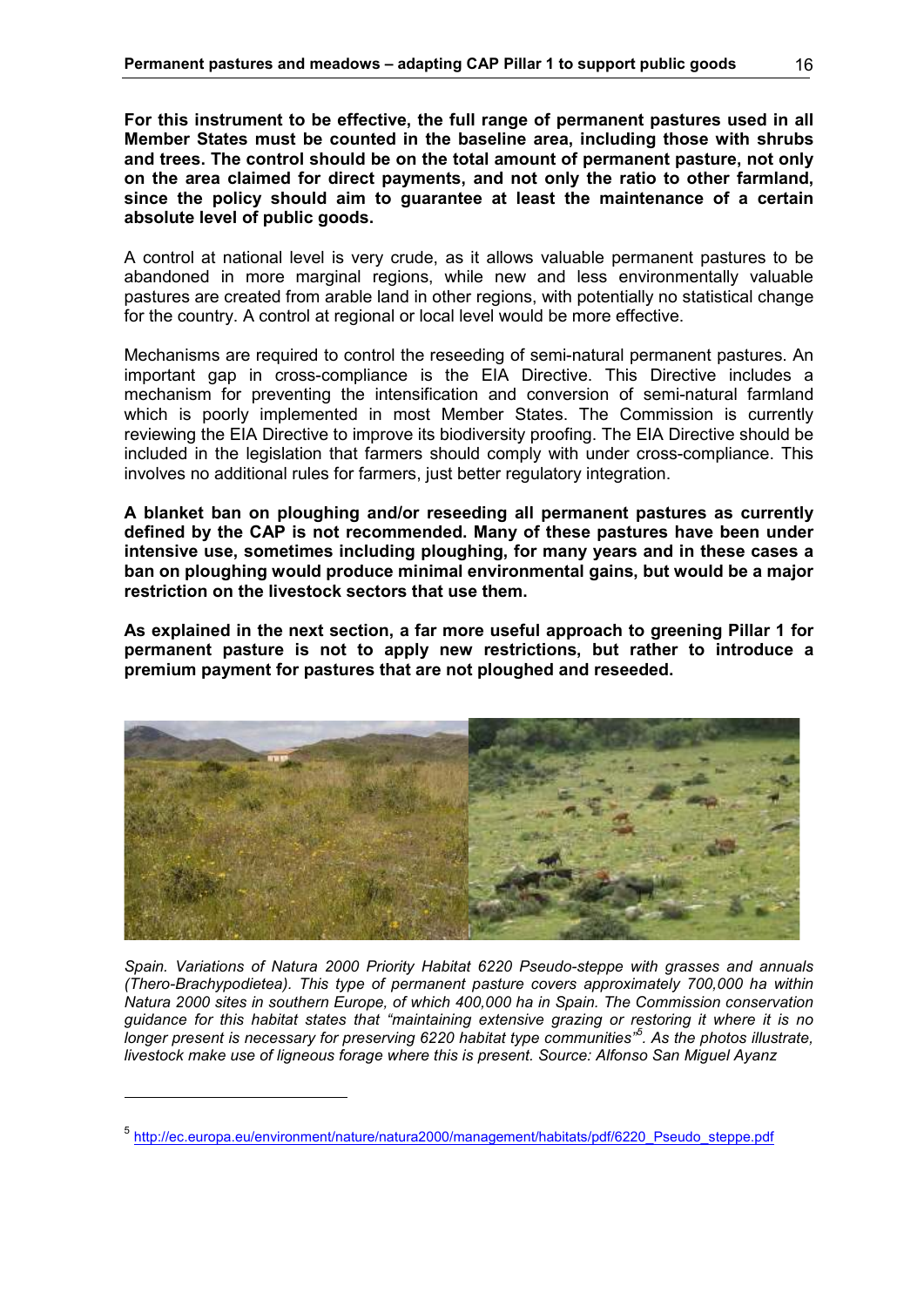#### **Box 6: Spain – permanent pasture data sent to the Commission is a massive under-estimate of the true extent**

Permanent pastures in Spain are mainly on land classed as "monte", or forest. Of the total 26 million hectares of "monte", only about 26% are under exclusively forestry use. For the remainder, over 19 million hectares, livestock grazing is one of the main uses according to the National Forest Strategy. Much of this is common grazing land. Approximately half of this grazed "monte" has tree cover, the remainder consists of grass and/or shrubs without tree cover.

The notion that pastures can only be herbaceous is nonsensical in a Spanish context. In fact Spanish implementation of Pillar 1 direct payments is well-adapted to the realities of the pasture types in the country. Permanent pasture is broken down into several categories on the Spanish LPIS, including pastures, pastures with shrubs, and pastures with trees.

For example, the region of Castilla y León shows the importance of pastures with shrubs and trees on the LPIS these categories make up 90% of the permanent pasture total of 3.63 million hectares:

| <b>Total permanent pasture</b> | 3,628,093 ha |
|--------------------------------|--------------|
| Pasture                        | 370.958 ha   |
| Pasture with trees             | 816,264 ha   |
| Pasture with shrubs            | 2,440,871 ha |

Keeping these pastures with shrubs and trees in active grazing use is a priority for the regional government of Castilla y León, in its fight against forest fires.

However, compared with the 19.6 million ha of grazing land estimated in the forest strategy, the official extent of permanent pasture in Spain as sent to the Commission by the Spanish authorities in compliance with the GAEC mechanism is only 7.12 million ha (2010). This is based on farmers' claims for Pillar 1 direct payments. This enormous difference in statistics suggests that some categories of pasture may have been excluded, perhaps those with trees.

Another explanation is that many farmers have access to more grazing land than they need to justify their Pillar 1 direct payments. This is especially the case where there are large expanses of common grazing land. For this reason, the extent of permanent pasture in farmers' declarations is considerably less than the area of permanent pasture in actual use.

Either way, it is clear that large-scale abandonment and/or conversion of permanent pasture can take place in Spain, without registering on the Commission's control system.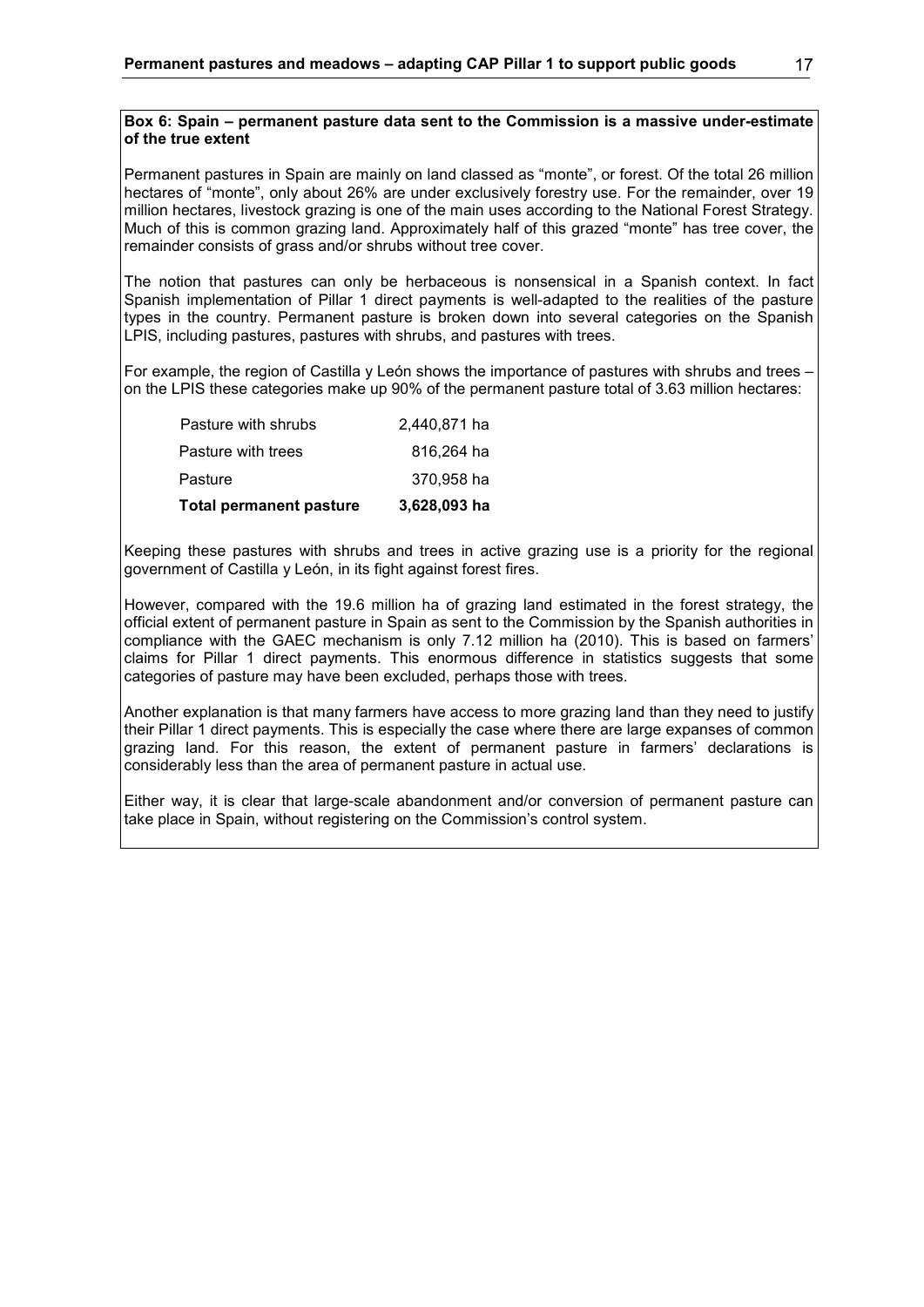# **7 Pillar 1 Permanent Pasture top-up premium**

A key environmental aim of the CAP across the EU should be to maintain semi-natural permanent pastures in a model of farming use that guarantees public goods. This means preventing their abandonment and preventing their intensification. New mechanisms are needed to achieve this.

Lack of economic returns from the market is the major factor driving the threat of abandonment of semi-natural pastures, and it also encourages intensification. Maintenance therefore cannot be achieved by imposing additional restrictions, either on all permanent pastures or specifically on these pastures. Experience in countries such as Bulgaria proves this beyond reasonable doubt. Such an approach is not only counter-productive but contradicts the principle of rewarding the delivery of public goods. A positive economic mechanism is required that rewards their maintenance through a targeted payment.

GAEC rules are already especially demanding for the more marginal permanent pastures, as they require complete maintenance and non-deterioration of the habitat. Basically this means continuing with a farming system that is often completely uneconomic in the returns it generates from private goods. It is clear that current levels of direct payment are an insufficient incentive for the maintenance of semi-natural permanent pastures in many regions, especially, as the Court of Auditor points out, where direct payment entitlements were calculated on a historic basis:

*There is no direct link between SPS aid and the costs incurred by farmers for complying with compulsory standards for farming practices under cross-compliance nor have such costs been quantified. It is therefore possible that farms in high-yield areas receive a high level of aid without particularly exacting GAEC obligations while, on the other hand, a farm*  in a low-yield area with heavy GAEC obligations will receive only a low level of *aid.*(European Court of Auditors, 2011)

A simple system is needed that allows farmers with permanent pastures who wish to maintain these under non-intensive use (no ploughing or reseeding, no fertilisation except within defined limits) to receive a top-up premium from Pillar 1 on the basis of simple "greening" conditions. Reseeding and ploughing are the principal causes of loss of environmental value, and are relatively simple to verify by inspection and aerial photography.

The Permanent Pasture Premium that we propose will be outside the measures of the so called "agronomic greening package" (crop rotation, green infrastructure, soil cover...) proposed by the Commission. It should be an additional top-up payment, compulsory for Member States to implement, but voluntary for farmers to join.

Expenditure on the scheme should be self-regulating if the payment level is set wisely - the more productive and intensively managed permanent pasture is unlikely to be entered in the scheme by farmers due to the insufficient incentive compared with the limitations. Less productive permanent pasture under more extensive use (and hence of higher environmental value) is more likely to enter the scheme, as the incentive should be sufficient to continue this extensive use and to compensate for not intensifying.

For these more extensively used permanent pastures, there is an environmental benefit in preventing intensification, and also in providing an incentive for continued use. The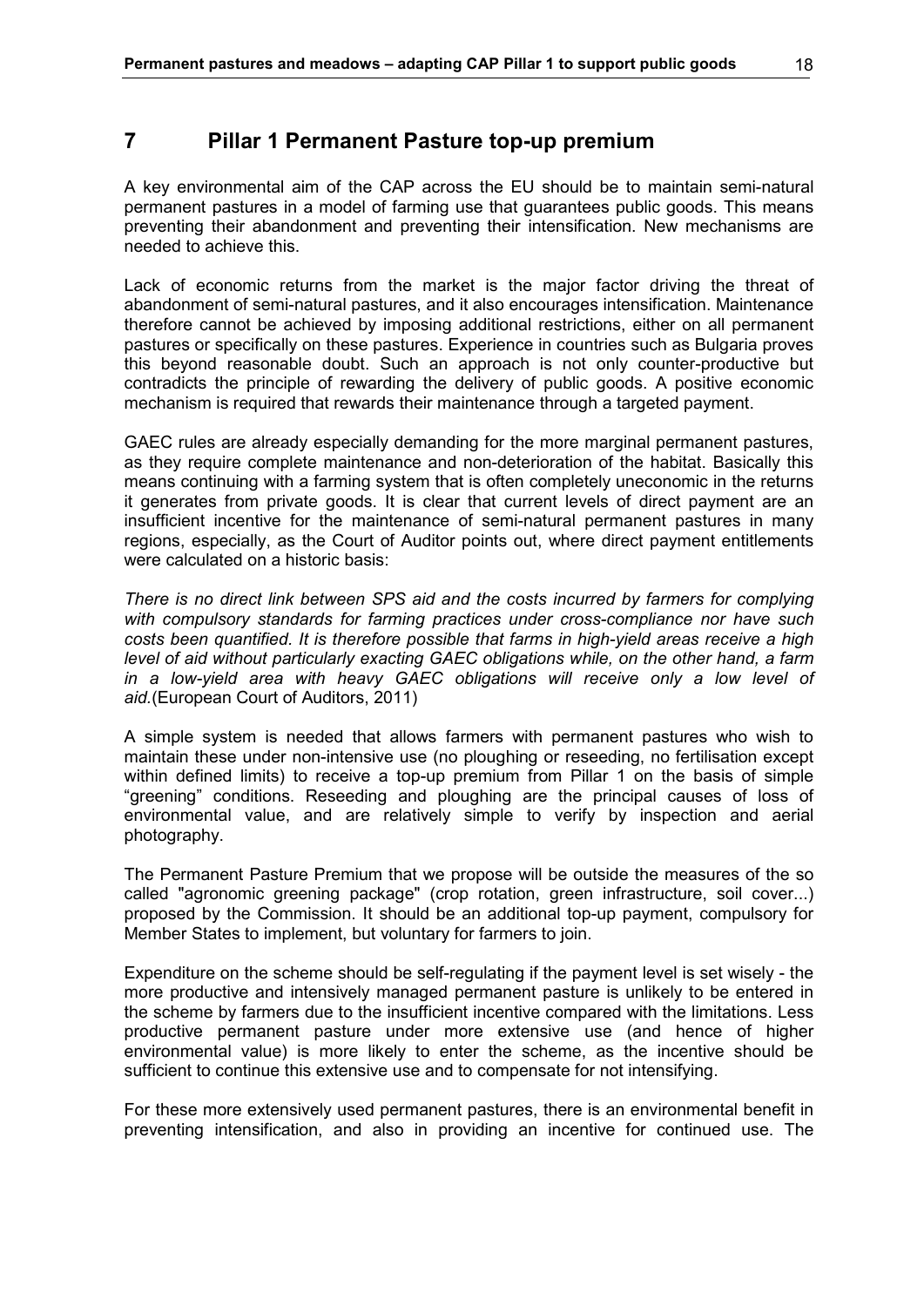premium we propose will provide an incentive to farmers to continue to manage the most extensive and marginal permanent pasture that is threatened with abandonment.

Between the more extensive and more intensive permanent pasture, there are grasslands that are reseeded only occasionally (e.g. every 10 years or so) and that have not been heavily fertilised, and therefore are less productive and have high potential to increase in environmental value through some "extensification" of use. The premium we propose would encourage farmers with grassland of this type towards more extensive use without ploughing and reseeding, to the benefit of environmental public goods.

The scheme needs to be implemented in a consistent manner across millions of hectares of EU farmland, and should be 100% funded from the EU budget. Pillar 2 schemes with very similar conditions currently exist in several countries, but if considered at the EU level these schemes are totally inadequate in scale and cohesion – some regions are doing a lot, some very little or nothing. Several countries are using scarce Pillar 2 funds to support farming activity on permanent pastures that are *excluded* from Pillar 1, a situation that makes no sense. The Pillar 1 Premium proposed here will replace some measures under broad-and-shallow Pillar 2 schemes, freeing up funds for more targeted agri-environment measures.

There is no reason to use Pillar 2 for this simple annual payment. However, if this were the approach chosen, it would require a considerable transfer of funds from Pillar 1 to achieve the necessary scale of application across the EU. As a Pillar 2 scheme, the measure would have to be obligatory for all Member States to implement, and should be 100% funded from the EU budget.

As an average across the EU, we estimate that the Pillar 1 Permanent Pasture Premium should be at least 100 euros/ha to achieve objectives. Pillar 2 measures for maintaining permanent pasture under low-intensity use vary according to the country and the conditions applied, for example 100 euros/ha under ELS low-intensity grassland option in England, 124 euros/ha for HNV grasslands in Romania, 70 euros/ha for mountain grasslands in the Basque Country, 99 euros/ha in France combining the main Pillar 2 scheme with the existing special grassland premium under Pillar 1. A degressive payment (higher for the first hectares on a farm) will ensure far greater efficiency - sufficient incentive for smaller farms, avoiding over-compensation where economies of scale exist.

The budget envelope allocated to this Premium should be sufficient to respond to the scale of the challenge on the ground. Member States should allocate a minimum budget for the Premium in accordance with an estimated area of semi-natural permanent pasture, drawn from existing data bases. In some countries this can be done from agricultural data, in others from habitat inventories.

For the reasons explained above, the true extent of permanent pasture in farming use across the EU is not known with accuracy at present. This situation must be corrected. The extent of permanent pasture eligible for Pillar 1 direct payments and on which farmers are claiming these payments is approximately 45 million ha, but the true extent in farming use is undoubtedly much more. The proportion of total permanent pasture that is under extensive use and likely to take up the proposed Premium will vary considerably from country to country.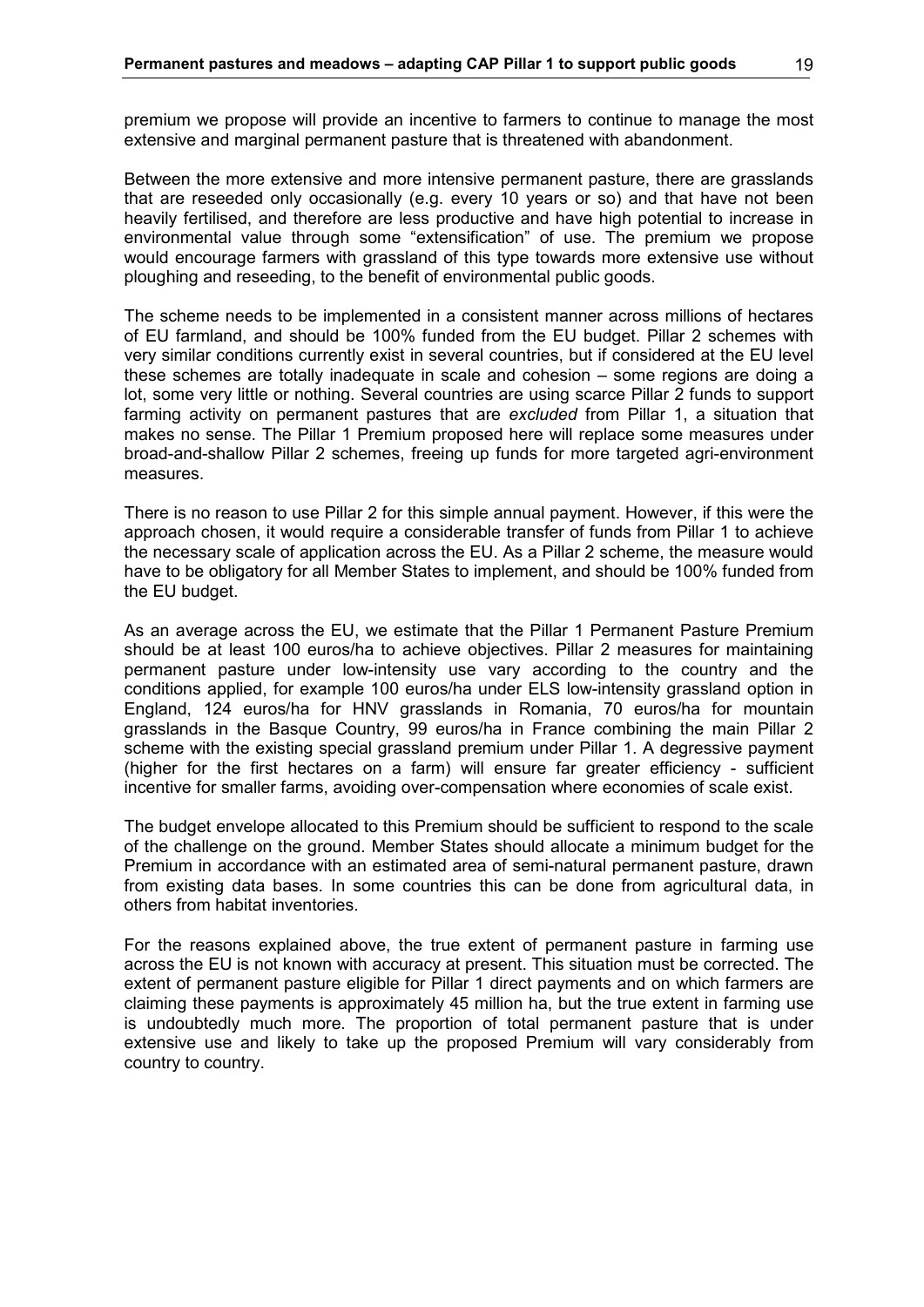### **OVERVIEW OF PROPOSED PILLAR 1 TOP-UP FOR PERMANENT PASTURES UNDER LOW-INTENSITY MANAGEMENT**

- 1. A **Pillar 1 top-up**, obligatory for Member States to implement but optional for farmers, should be introduced for Permanent Pasture under low-intensity management. The conditions should be as follows (national variations should be possible within this framework, so long as these are favourable to the maintenance of environmental public goods):
	- No ploughing or reseeding (light surface harrowing may be allowed to control weeds and pests)
	- No inorganic fertiliser application (possible derogations e.g. up to 50kg N/ha for meadows)
	- Minimum management requirement to maintain environmental value to be defined by Member State (minimum livestock stocking rates, minimum grazing/cutting, may vary according to type of vegetation)
	- Option for Member States to apply maximum livestock density per hectare of forage
	- All permanent vegetation in active use as pasture or/and meadow is eligible (no EU rules about number of shrubs or trees), including orchards with a permanent grass under-storey
- 2. A mechanism is needed to encourage farmers to keep land in the scheme year after year, otherwise land could be withdrawn, ploughed and reseeded, and then re-entered in the scheme. As a minimum safeguard, land that is withdrawn from the scheme should not eligible to re-enter without a field inspection to ensure it has not been ploughed or reseeded.
- 3. Farmers choosing to participate in the scheme should register the land receiving the premium on LPIS. The area of this Premium permanent pasture should be monitored as a separate category from other permanent pasture. This will provide an extremely valuable biodiversity indicator at EU level.
- 4. There should be a mechanism for farmers to apply to have currently excluded pastures (e.g. with trees and shrubs, or wrongly classified on LPIS) correctly registered on LPIS as permanent pasture in order to participate in the scheme, if they comply with minimum management conditions.
- 5. The approximate average amount of the proposed premium should be 100 euros/ha. The budget envelope allocated to this Premium should be sufficient to respond to the scale of the challenge on the ground. Member States should allocate a minimum budget for the Premium in accordance with an estimated area of semi-natural permanent pasture, drawn from existing data bases.
- 6. Member States should have the option to offer a smaller premium for permanent pasture that is not reseeded more frequently that, for example, ten years. Permanent pasture of this type is of less environmental value than semi-natural pasture, though still important compared with the most intensive grassland. A smaller incentive should be sufficient for its maintenance.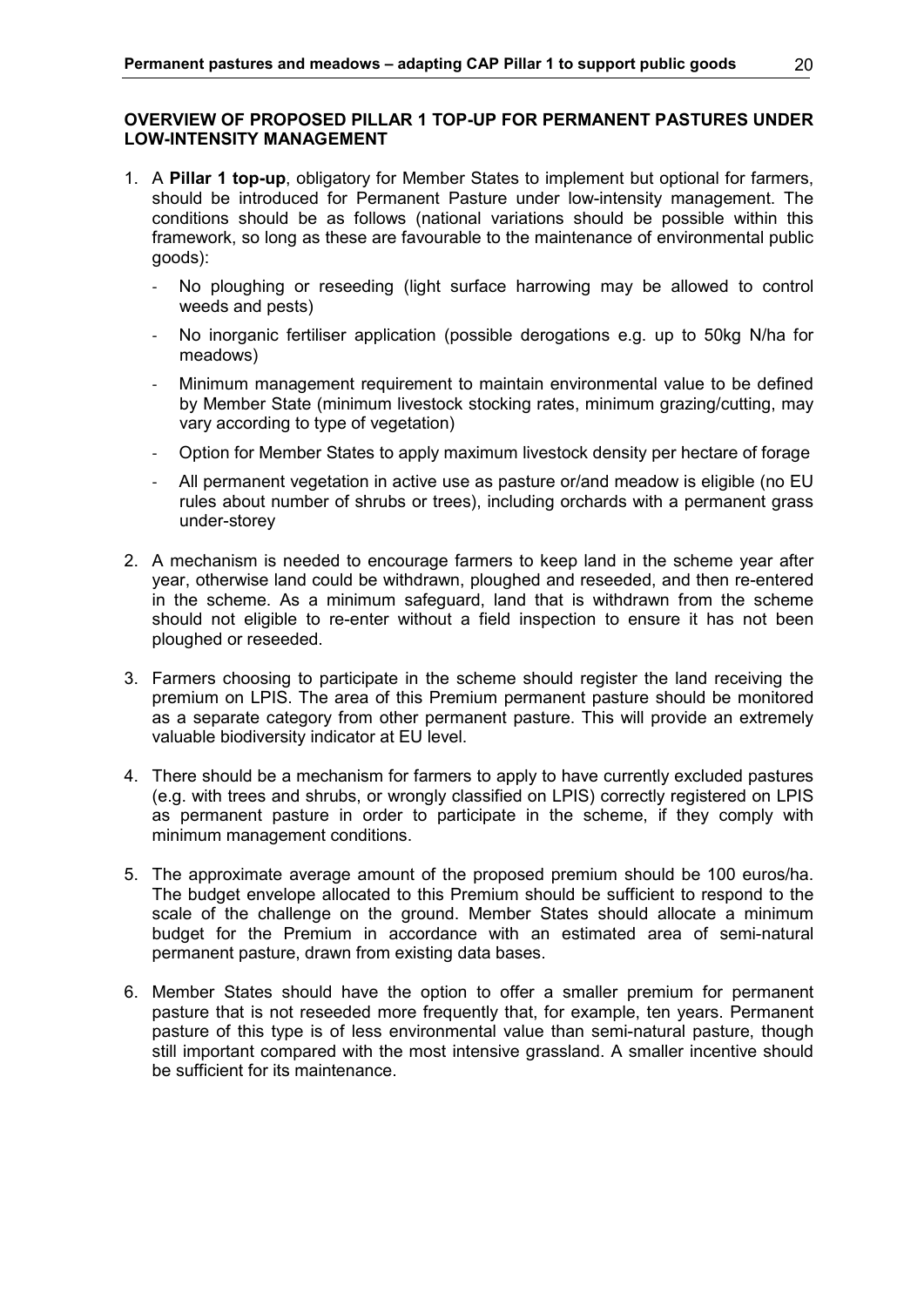#### **Box 7: France – farm-level GAEC controls on the extent of permanent pastures plus a Pillar 1 grassland premium, but intensification is not addressed**

According to statistics from farmers' Pillar 1 claims, France lost nearly 160,000 ha of permanent pasture in 2009, thus reducing the 2005 reference ratio by 2.26%. This was caused both by actual conversion of permanent pasture in mixed farming areas and by changes of category to temporary grassland by farmers fearing strict rules applied to permanent pastures

. In response, the French authorities put in place rules on the maintenance of the extent of permanent pastures surface at the farm level from 2011 onwards. The decree provides some possible derogations in some cases (e.g. young farmers) but clearly states that should the decline of permanent pasture continue, stricter rules will be implemented.

From a reference level determined from their 2010 claims, farmers are required to maintain 100% of the extent of permanent pastures at the holding level, and 50% of the extent of temporary grassland.

This scheme does not exclude in principle the ploughing up of a permanent pasture, but each ha lost (i.e. going to crop) should then be replaced by a permanent pasture (i.e. taken from a former crop sown into grass — note that the "permanent" character starts from the 1<sup>st</sup> year though the proof will be made after 5 years. In such changes, a 5% margin of error is accepted in order to take into account different shapes of parcels (a parcel of 1 ha in permanent grassland can go to crops while reversely another parcel of 0.95 ha of crops shall go to a –future- permanent grassland).

These GAEC measures do not prevent intensification of permanent pastures through reseeding and increased fertilisation.

Gradual intensification of "ordinary" permanent grasslands is causing a widespread loss of what can be called "ordinary" biodiversity (i.e. not protected nor designated species, but the species richness measured by the variety of plants as a whole is declining). In lowlands, it occurs almost everywhere, leaving grassland under low-intensity use only in very specific areas (e.g. wetlands, dry swards). In more marginal farming situations, typically mountains and hills, it occurs on the most favourable land (e.g. flat areas in valleys) while more difficult parts are abandoned.

France is also unique in implementing a national "grassland premium" under Pillar 1. This has some positive features, such as degressive payments (higher for the first hectares of the holding). However, the payments for more productive grasslands (>0.8 LU/ha) are higher than for grasslands under low-intensity use (<0.5 LU/ha). Furthermore the conditions for receiving this premium are normal GAEC, so it does not promote environmentally favourable grassland management.

The national Pillar 2 scheme for grasslands (agri-environment grassland premium) also does not favour low-intensity grassland use.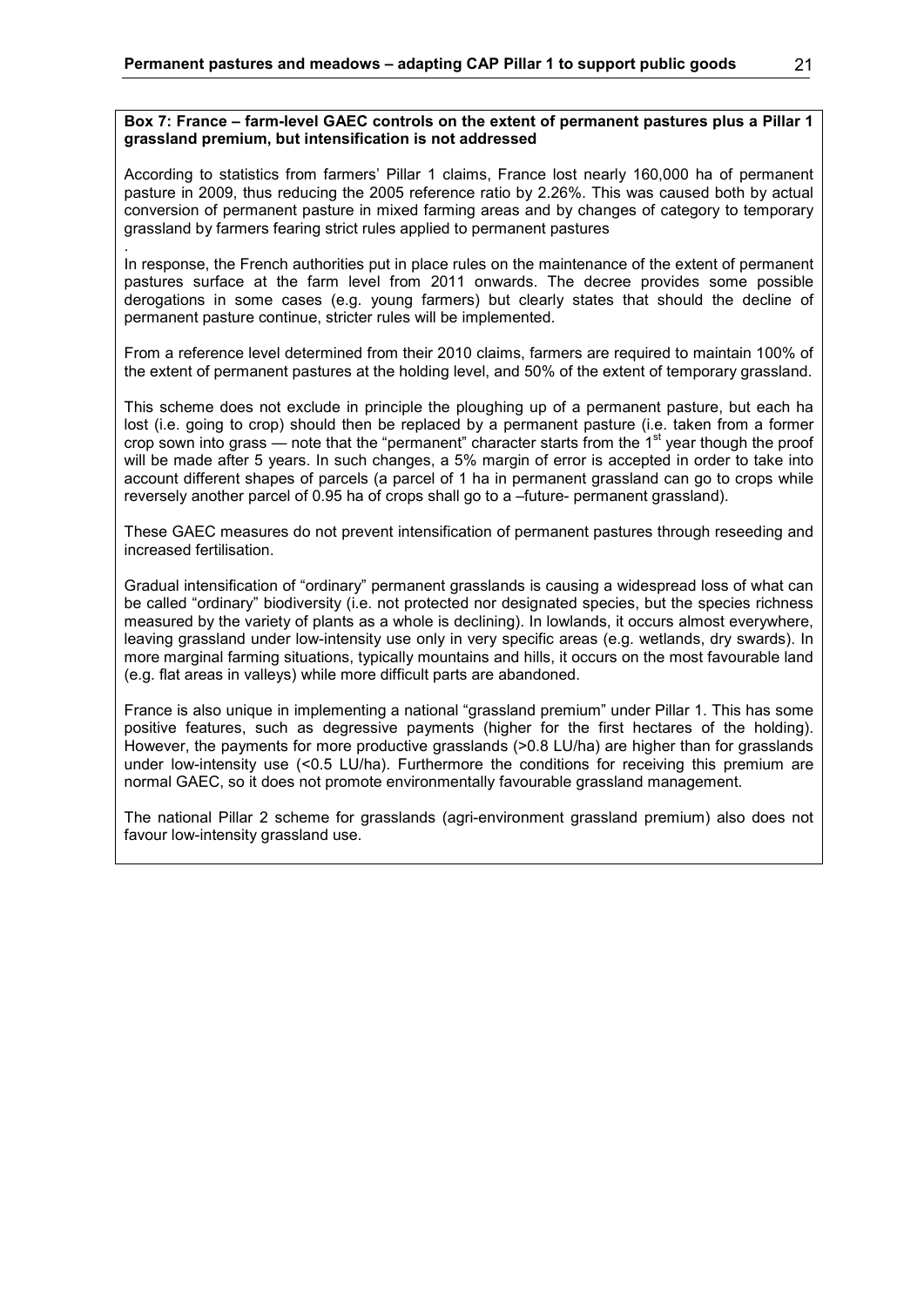

*France. Sheep in Cotentin (Manche, Normandie) grazing an intensive permanent pasture. © Jean-Baptiste Narcy*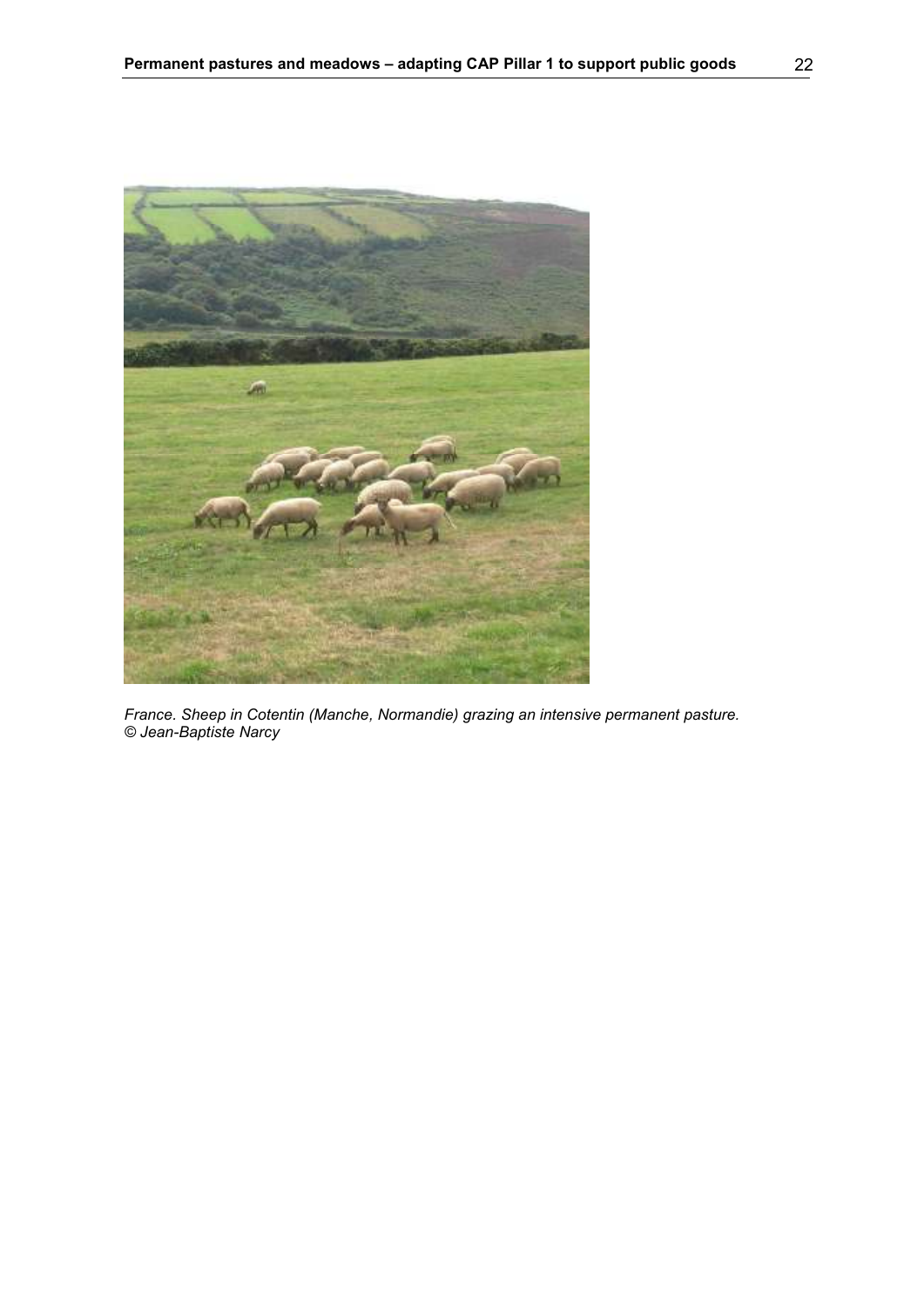# **8 Conclusions**

Semi-natural permanent pastures maintained by low-intensity livestock farming are of immense value for biodiversity and wider ecosystem services, such as clean water, reduced fire risk, carbon storage and cultural and tourist values. They are increasingly threatened with abandonment across Europe, leading to potentially massive losses of public goods.

Since the 2003 CAP reforms, the decoupling of direct payments has opened the way to more rapid decline of livestock farming on semi-natural permanent pastures. At the same time, cross-compliance has added a range of burdens on this type of farming, such as livestock identification and obligatory scrub control, adding to the pressures for abandonment.

Although decoupling has weakened the role of Pillar 1 direct payments in maintaining activity, these payments continue to be the main income support mechanism under the CAP, and the most widely available.

But perversely, farmers who maintain semi-natural permanent pastures are often excluded due to ill-conceived EU rules governing eligibility for direct payments, especially rules on the presence of shrubs and trees. Several million hectares of these pastures are excluded from Pillar 1 support. To be sure of receiving payments and avoiding penalties for fraudulent claims, farmers are encouraged by these rules to remove shrubs, trees and large hedges. The system thus works directly against the most structurally diverse pastures, pushing them towards either simplification or abandonment. These are very serious problems, but easily corrected by the Commission if the will is there.

Agri-environment schemes are used in some places to good effect for halting and even reversing the decline of low-intensity livestock rearing, but not a scale commensurate to the problem on the ground, and only in certain countries and regions. Natural Handicap Payments (previously LFA) have a potentially important role, but in most countries they are not targeted on the most threatened or on the most environmentally valuable farming systems, and are not linked to particular farming activity.

Thus the current combination of Pillar 1 direct payments and Pillar 2 measures is failing to halt the decline of permanent pastures under low-intensity livestock farming.

Since 2003, attempts have been made to give permanent pasture some environmental priority in the CAP, with new aims and range of mechanisms that absorb administrative and farmers' resources. Basic flaws in these mechanisms mean that they do not work and do not achieve environmental objectives. They must be made to work. Again, the changes required are not complicated, if the will is there to make the mechanisms effective.

Now permanent pasture is being considered by the Commission as part of the "greening" of Pillar 1 direct payments, and also as a possible criterion for determining Pillar 1 payment levels at Member States level. It is essential to get the basic principles and rules for permanent pasture right before doing any of this, otherwise the outcomes will be highly questionable and the CAP will get into even deeper water with more perverse effects.

It is also especially important to get the rules right now, because there are many reports of Commission Auditors playing an increasingly prominent role in driving the rigid application of rules.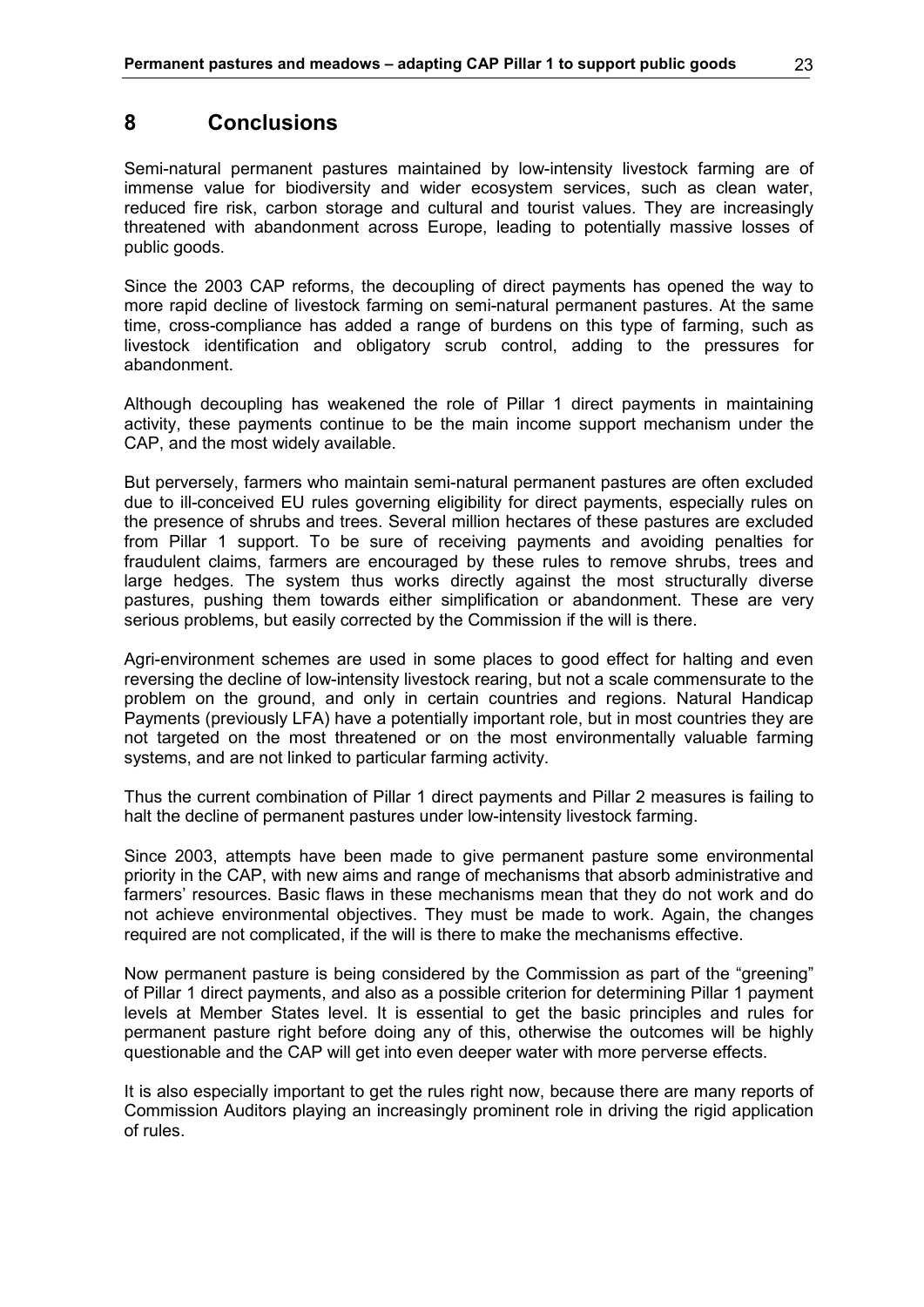Solving the issues discussed in this paper is not helped by the fact that national authorities tend to blame EU authorities for the problems occurring on the ground, and vice versa. Authorities must focus on outcomes for farmers and for the environment, and resolve problems in a manner that avoids negative impacts on both. There are plenty of examples of good practice and pragmatic application of CAP rules in several Member States. The aim should be to spread good practice.

Ultimately it is the environment and the farmers that are suffering. It is incumbent on the various authorities to devise a system of rules and conflict resolution that avoids these negative impacts consistently across the EU.

See Section 1 for a summary of policy recommendations.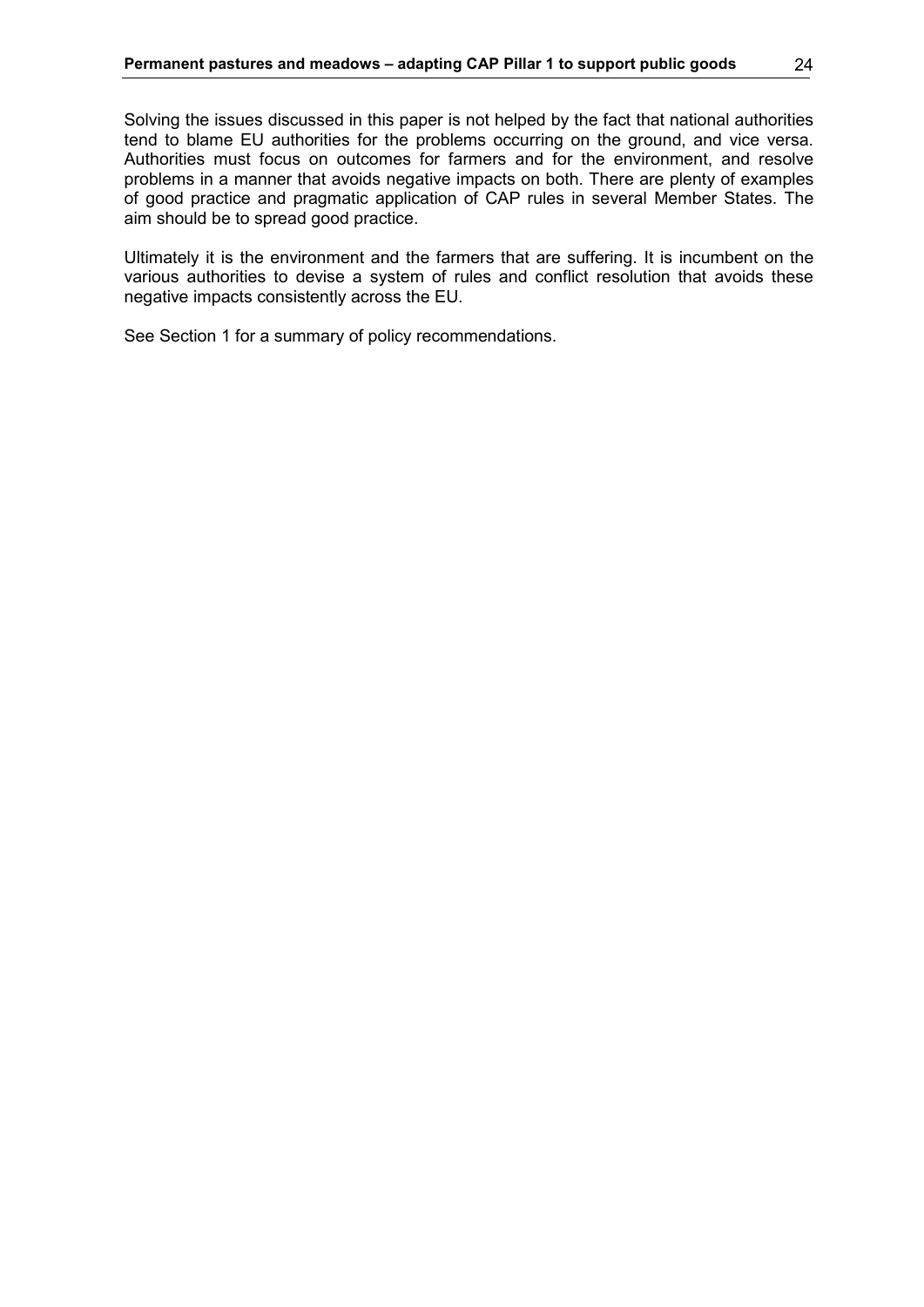# **9 References**

DVL, NABU and BfN, 2009. Integration naturschutzfachlich wertvoller Flächen in die Agrarförderung - Fallstudien zu den Auswirkungen der Agrarreform. Deutscher Verband für Landschaftspflege (DVL), Ansbach.

EC, 2011. Communication from the Commission to the European Parliament, the Council, the Economic and Social Committee and the Committee of the Regions - Our life insurance, our natural capital: an EU biodiversity strategy to 2020. COM(2011) 244 final. Brussels.

European Court of Auditors, 2011. Single Payment Scheme (SPS): Issues to be addressed to improve its sound financial management. Special Report No 5. Luxembourg.

Iragui Yoldi U., Astrain Massa C. and Beaufoy G., 2010. Sistemas agrarios y forestales de alto valor natural en Navarra - identificación y monitorización. Gobierno de Navarra.

Jordbruksverket, 2010. Nya regler kring träd och buskar i betesmarker – hurpåverkas miljön genom förändrade röjningar? [New rules for trees and shrubs on grazing land] Rapport 2010:8.

King M., 2010. An investigation into policies affecting Europe's semi-natural grasslands. Report to EFNCP. The Grasslands Trust, Eastleigh, UK.

Kramm N., Anderson R., O'Rourke E., Emmerson M., O'Halloran J. and Chisholm N., 2010. Farming the Iveragh Uplands: A tale of humans and nature. University College Cork. Cork.

McCracken D., Waterhouse, A. & Thomson S., 2011. Identifying and supporting High Nature Value farming systems. In: Pakeman, R.J., ed., *Biodiversity and Farming: a summary of research outputs from the Scottish Government's "Environment – Land Use and Rural Stewardship" research programme*, 6-7. Macaulay Land Use Research Institute, Aberdeenhttp://www.macaulay.ac.uk/biodiversity/biodiversity-farming.pdf

SAC, 2008. Farming's Retreat from the Hills. Edinburgh: SAC Rural Policy Centre. http://www.sac.ac.uk/mainrep/pdfs/retreatreport.pdf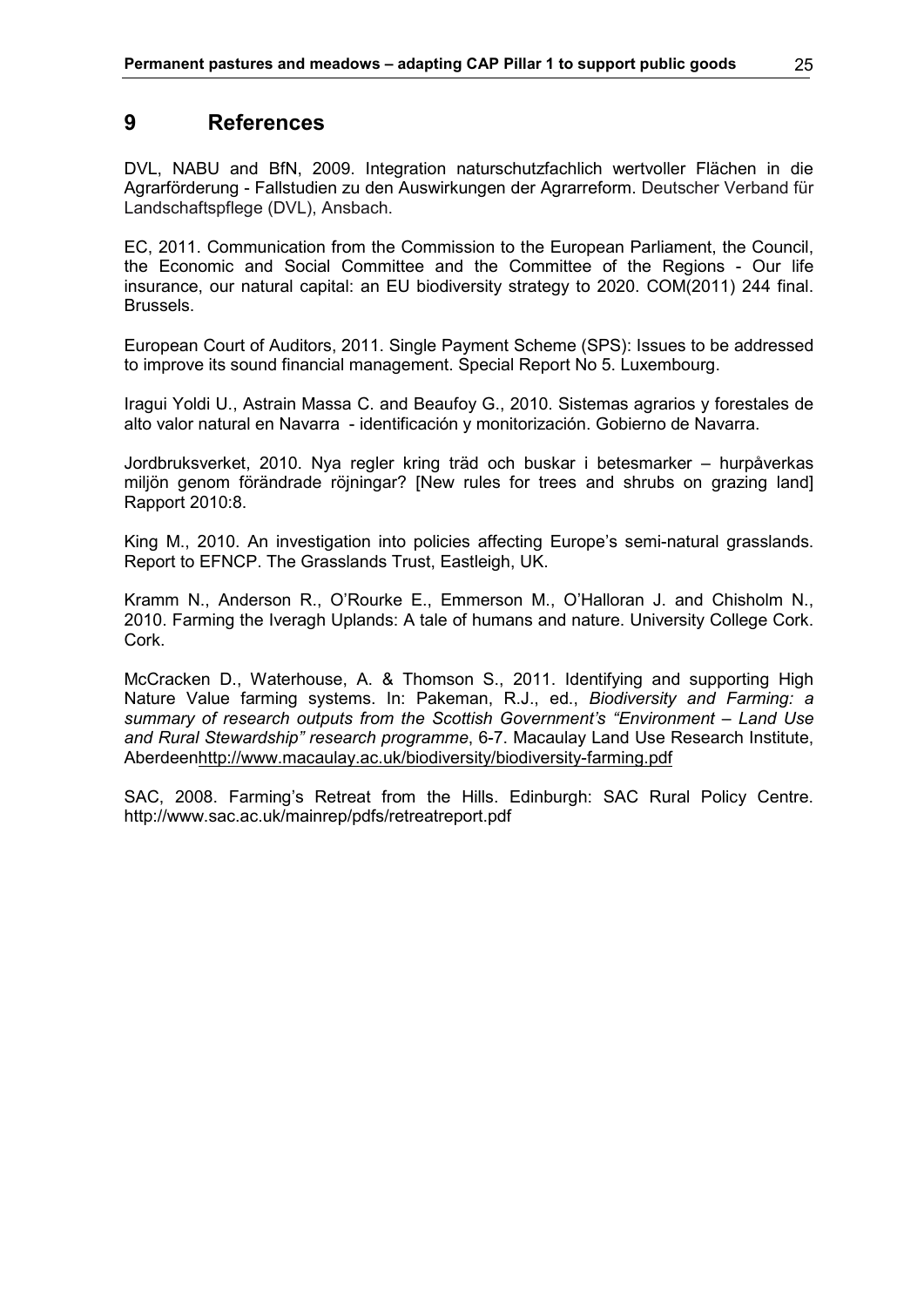# **10 ANNEX – extracts from relevant EU regulations**

### **Regulation 73/2009 Article 6 (GAEC) on encouraging the maintenance of permanent pasture for its positive environmental effects:**

*The Member States other than the new Member States shall ensure that land which was under permanent pasture at the date provided for the area aid applications for 2003 is maintained under permanent pasture. The new Member States other than Bulgaria and Romania shall ensure that land which was under permanent pasture on 1 May 2004 is maintained under permanent pasture. Bulgaria and Romania shall ensure that land which was under permanent pasture on 1 January 2007 is maintained under permanent pasture.*

### **Eligibility rules set out in Regulation 73/2009 (establishing common rules for direct support schemes):**

For the Single Payment Scheme, eligible hectares are "*the agricultural area of the holding... used for an agricultural activity or... predominantly used for agricultural activities*" (art 34(2)(a)) i.e. arable land, permanent pasture or permanent crops and used for production or kept in GAEC. There are additional rules for the Single Area Payment Scheme which require that the area under the scheme should have been "*maintained in good agricultural condition on 30 June 2003*". For Bulgaria and Romania where there is no reference date set (Art 124 (1) and (2)). There is no legal definition of "good agricultural condition".

Regulations 1120/2009 and 1122/2009 lay down detailed rules for the implementation of 73/2009. 1122/2009 Art 34 describes what landscape features can be included. Member states may choose to include those that are part of "*good agricultural cropping or utilisation practices*" a term which is not defined anywhere. Those covered by cross compliance must be included.

Guidance is provided on the Wiki-CAP website hosted by JRC which gives the Commission Services views on the regulations. This includes the Commission services interpretation of the rules and introduces stricter criteria e.g. if there are over 50 trees per ha, the areas should be excluded, although this is not obligatory and Member States can make an environmental case for not applying it.

### **Regulations 1122/2009 Art 34 is crucial for determination of eligible area, as follows:**

2. *The total area of an agricultural parcel may be taken into account provided that it is fully utilised in accordance with the customary standards of the Member State or region concerned. In other cases the area actually utilised shall be taken into account.*

*In respect of the regions where certain features, in particular hedges, ditches and walls, are traditionally part of good agriculture cropping or utilisation practices, the Member States may decide that the corresponding area is to be considered part of the fully utilised area on condition that it does not exceed a total width to be determined by the Member States. That width must correspond to a traditional width in the region in question and shall not exceed 2 metres.*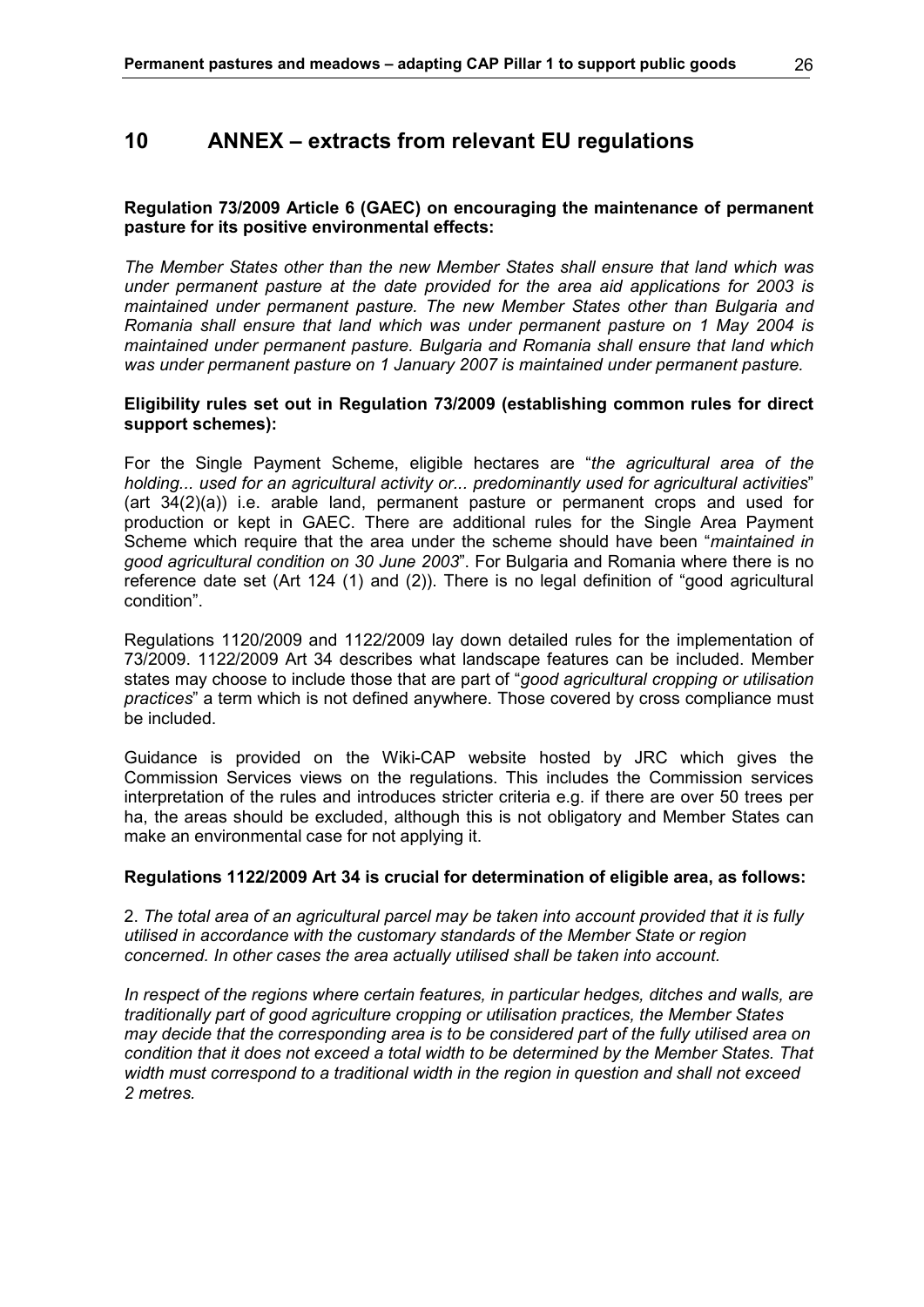*However, where Member States notified to the Commission, inconformity with third subparagraph of Article 30(2) of Regulation (EC) No 796/2004, prior to the entry into force of this Regulation, a width greater than 2 metres, this width may still be applied.* 

*3. Any features referred to in the acts listed in Annex II to Regulation (EC) No 73/2009 or which may form part of the good agricultural and environmental condition as referred to in Article 6 of that Regulation and Annex III thereto shall form part of the total area of an agricultural parcel.* 

*4. Without prejudice to Article 34(2) of Regulation (EC)No 73/2009, an agricultural parcel that contains trees shall be considered as eligible area for the purposes of the area-related aid schemes provided that agricultural activities or, where applicable, the production envisaged can be carried out in a similar way as on parcels without trees in the same area.* 

*5. Where an area is used in common, the competent authorities shall notionally allocate it between the individual farmers in proportion to their use or right of use of it.* 

#### **EC guidance on Wiki-CAP website** marswiki.jrc.ec.europa.eu

**The total area of the agricultural parcel, in accordance with Art.34(2) and 34(3) of R.1122/2009, should be measured. However, areas not taken up by agricultural activities such as buildings, woods, ponds and paths are to be excluded from this area** (Art.34 of R.73/2009).

Art.34(4) of R.1122/2009 states that, without prejudice to Art.34(2) of R.73/2009 (parcels with permanent crop trees or parcels afforested under a 2nd pillar scheme), "an agricultural parcel that contains trees shall be considered as eligible area for the purposes of the arearelated aid schemes provided that agricultural activities or, where applicable, the production envisaged can be carried out in a similar way as on parcels without trees in the same area".

In this context, the Commission services view is that woods (in parcels not declared as short rotation coppice) should be interpreted as areas within an agricultural parcel with tree-cover (including bushes etc.) preventing growth of vegetative under-storey suitable for grazing.

- With regard to **parcels containing trees**, the commission services are of the view that, as a result, areas of trees inside an agricultural parcel with density **of more than 50 trees/ha** should, as a general rule, be considered as ineligible. Exceptions, justified beforehand by the Member States, may be envisaged for tree classes of mixed-cropping such as for orchards and for ecological/environmental reasons.
- With regards to **shrubs, rocks** etc, the conditions under which these elements can be considered as part of the agricultural parcel should be defined on the basis of the customary standards of the Member State or region concerned (e.g. land cover type, maximum area percentage).

To assess the eligibility of / eligible area within an agricultural parcel of (permanent) pasture, Member States can use a **reduction coefficient**, which can take the following forms: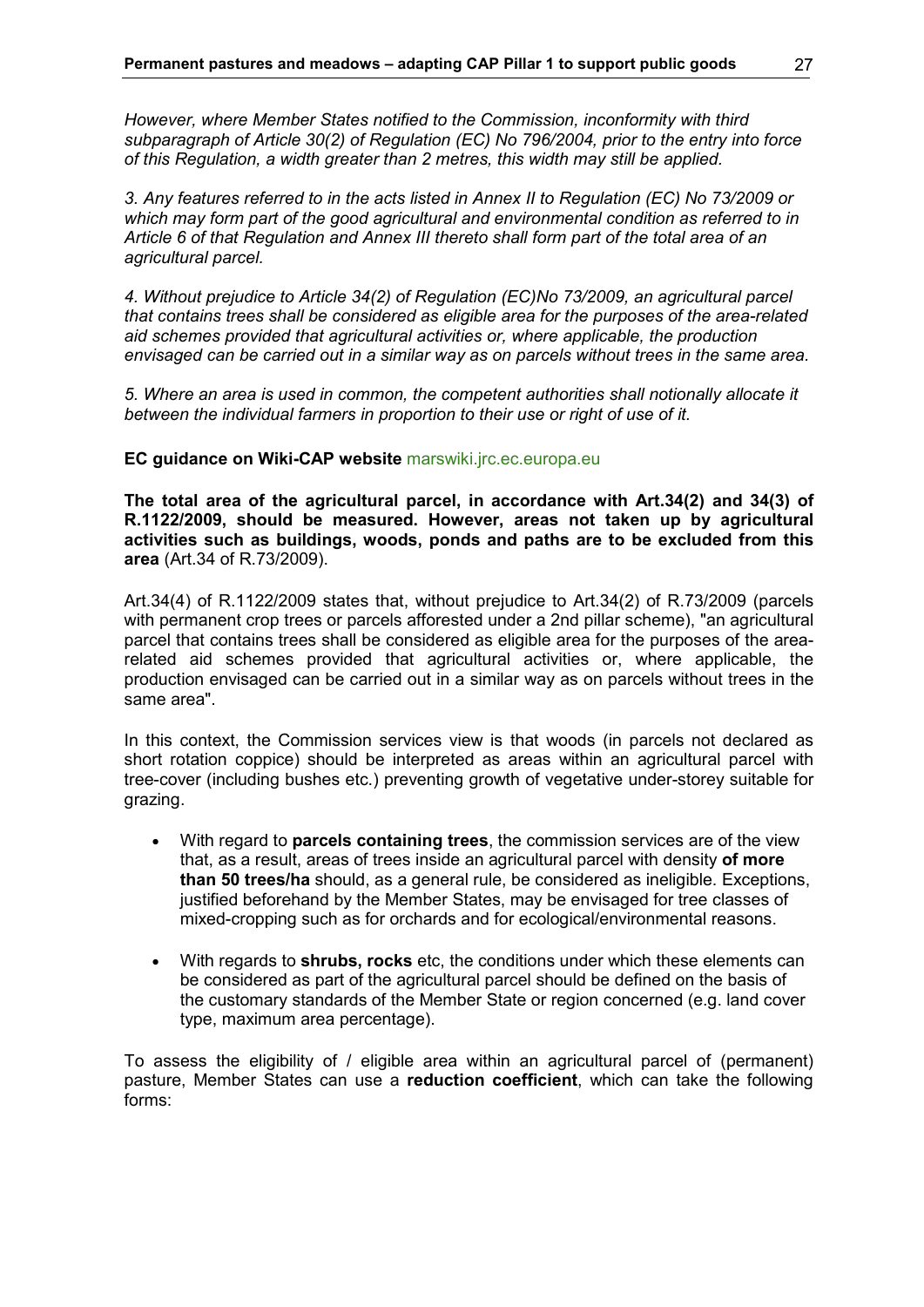- a *pro rata* system whereby the eligible area taken into account is determined according to different thresholds applied at the level of each parcel. For instance, if the crown cover determined on the ortho-imagery and recorded as such in the LPIS-GIS ranges between 25% and 75%, the parcel is considered as 50% eligible.

– a percentage reduction applied at agricultural parcel level based on an assessment of the parcel using scorecards differentiating the reduction to be applied according to the type of ineligible feature, its predominance within the parcel etc.

In the application of either option, the Member States should consider the exclusion of the ineligible area according to its proportion within the geographical area of the encompassing parcel.

- With regards to **ponds**, only permanent ponds are to be excluded (if not falling under Art.34(3)).
- **Paths**, other than those created by animal access, are to be excluded.

Member States shall define **beforehand** the criteria and procedure used to delimit the (in)eligible part of the parcel in order to ensure that these criteria are communicated to farmers, where necessary, correctly transposed in the LPIS and adequately included in the instructions for the on-the-spot checks; this all with the view to ensure that the land declared and accepted for payment complies with all legislative requirements (e.g. agricultural activity).

In accordance with the first subparagraph of **Art.34(2) of R.1122/2009**, the area to be measured can be the total area of the reference parcel provided that it is fully utilized according to the customary standards of the Member State or region concerned.

Where, in accordance with the second subparagraph of Art.34(2) of R.1122/2009 **features of up to 4m wide** (walls, ditches, hedges) serve as **boundaries** between agricultural parcels and are traditionally part of good agricultural practice in the region concerned (e.g. terrace walls, drainage ditches), such features may be considered as being included; half of their width up to a maximum of 2m being attributed to each adjacent agricultural parcel. **Internal features** are, under the same conditions, accepted as forming part of the agricultural parcel where their width is less than or equal to 2m. Where the feature is >4m wide (or >2m wide if internal to the parcel), the feature should be removed from the area to be measured (see figures below), unless the feature has been recognized under Article 34(3) of R.1122/2009.



**Internal feature** of width W: if W≤2m include **Boundary feature** of width W: if W≤4m include 50% the feature in the agricultural parcel; of the feature area in parcel A and 50% in parcel B; otherwise exclude the feature otherwise exclude the whole feature from both parcels